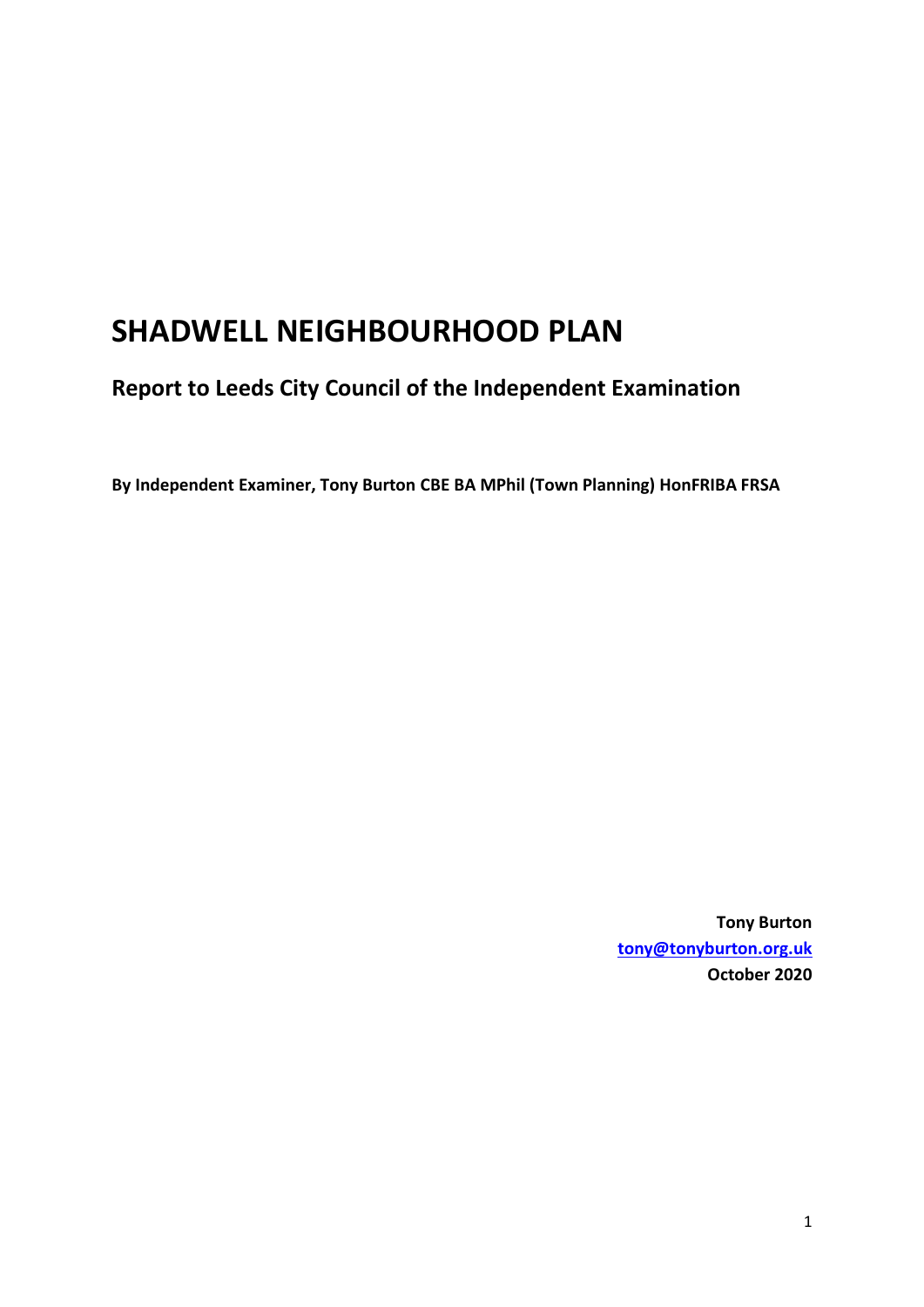## **Contents**

| 1. | <b>Executive Summary</b>                                | 3  |
|----|---------------------------------------------------------|----|
| 2. | Introduction                                            | 4  |
| 3. | Compliance with matters other than the Basic Conditions | 7  |
|    | Qualifying body                                         | 7  |
|    | Neighbourhood Area                                      | 7  |
|    | Land use issues                                         | 7  |
|    | Plan period                                             | 7  |
|    | <b>Excluded development</b>                             | 8  |
| 4. | Consultation                                            | 9  |
| 5. | General comments on the Plan's presentation             | 11 |
|    | Vision and Objectives                                   | 11 |
|    | Other issues                                            | 11 |
| 6. | Compliance with the Basic Conditions                    | 14 |
|    | National planning policy                                | 14 |
|    | Sustainable development                                 | 15 |
|    | Development plan                                        | 15 |
|    | <b>Strategic Environmental Assessment</b>               | 16 |
|    | <b>Habitats Regulations Assessment</b>                  | 16 |
|    | Other European obligations                              | 17 |
| 7. | Detailed comments on the Plan policies                  | 18 |
|    | <b>General Policy</b>                                   | 18 |
|    | Development in Conservation Areas                       | 19 |
|    | Non-Designated Heritage Assets                          | 20 |
|    | Positive Design                                         | 22 |
|    | <b>Rural Environment</b>                                | 25 |
|    | Trees, Hedges and Gardens                               | 27 |
|    | <b>Local Green Spaces</b>                               | 28 |
|    | <b>Retention of Community Facilities</b>                | 30 |
|    | <b>Infrastructure Provision and Design</b>              | 31 |
|    | <b>Housing Mix</b>                                      | 32 |
| 8. | Recommendation and Referendum Area                      | 36 |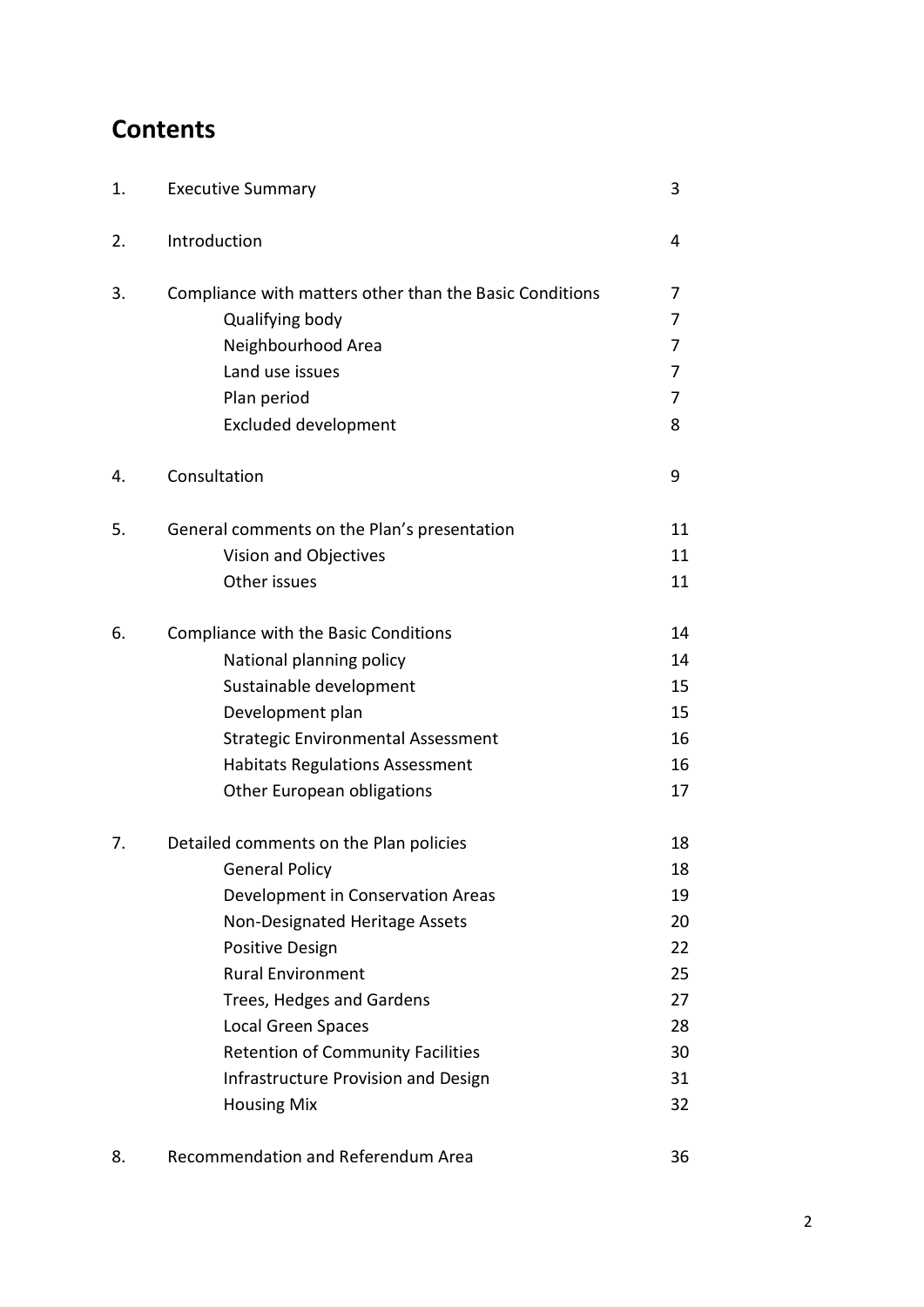### **1. Executive Summary**

1. I was appointed by Leeds City Council with the support of Shadwell Parish Council to carry out the independent examination of the Shadwell Neighbourhood Plan.

2. I undertook the examination by reviewing the Plan documents and written representations, and by making an unaccompanied visit to the Neighbourhood Area.

3. I consider the Plan to be an adequate expression of the community's views and ambitions for Shadwell. It is based on an effective programme of public consultation which has informed a Vision to 2033 and nine Objectives. These are translated into ten planning policies dealing with issues distinct to the locality and seven Community Action Projects. There is a commitment to supporting delivery of the Plan. The Plan is supported by a Consultation Statement, Basic Conditions Statement and a Strategic Environmental Assessment and Habitats Regulations Assessment Screening Report. Supporting evidence is provided on most aspects of the Plan, including primary evidence produced during the Plan's preparation. There is good evidence of community support and of the involvement of the local planning authority.

4. I have considered the 12 representations made on the submitted Plan and addressed them in this report as appropriate.

5. Subject to the recommended modifications set out in this report I conclude that the Shadwell Neighbourhood Plan meets all the necessary legal requirements, including satisfying the Basic Conditions. I make a number of additional recommendations.

6. I recommend that the modified Plan should proceed to Referendum and that this should be held within the Neighbourhood Area.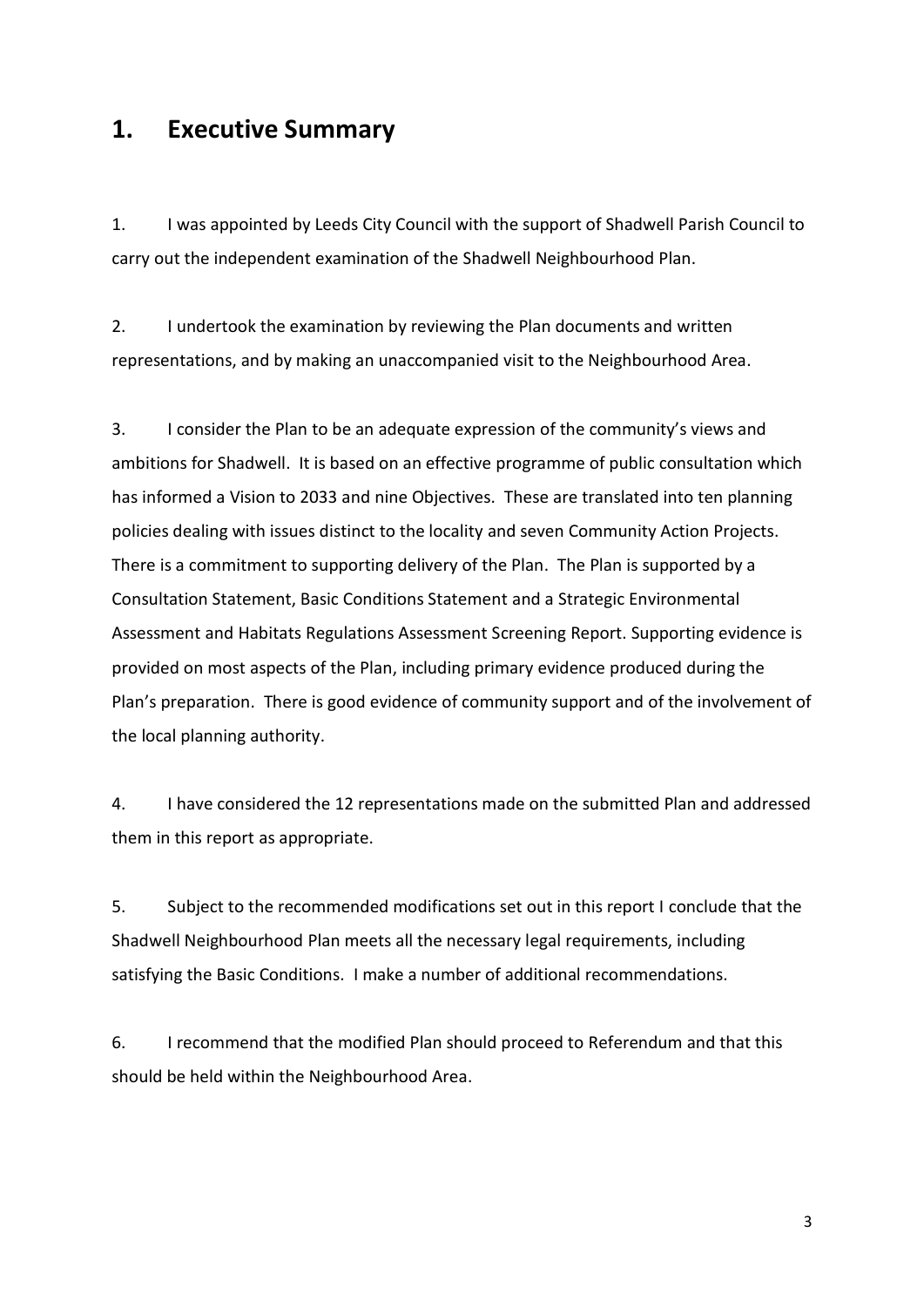### **2. Introduction**

7. This report sets out the findings of my independent examination of the Shadwell Neighbourhood Plan. The Plan was submitted to Leeds City Council by Shadwell Parish Council as the Qualifying Body.

8. I was appointed as the independent examiner of the Shadwell Neighbourhood Plan by Leeds City Council with the agreement of Shadwell Parish Council. My selection was facilitated by the Neighbourhood Planning Independent Examiner Referral Service.

9. I am independent of both Shadwell Parish Council and Leeds City Council. I do not have any interest in any land that may be affected by the Plan. I possess the appropriate qualifications and experience to undertake this role.

10. My role is to examine the Neighbourhood Plan and recommend whether it should proceed to referendum. A recommendation to proceed is predicated on the Plan meeting all legal requirements as submitted or in a modified form, and on the Plan addressing the required modifications recommended in this report.

11. As part of this process I must consider whether the submitted Plan meets the Basic Conditions as set out in paragraph 8(2) of Schedule 4B of the Town and Country Planning Act 1990. To comply with the Basic Conditions, the Plan must:

- have regard to national policies and advice contained in guidance issued by the Secretary of State; and
- contribute to the achievement of sustainable development; and
- be in general conformity with the strategic policies of the development plan in the area; and
- be compatible with European Union (EU) and European Convention on Human Rights (ECHR) obligations, including the Conservation of Habitats and Species Regulations 2017.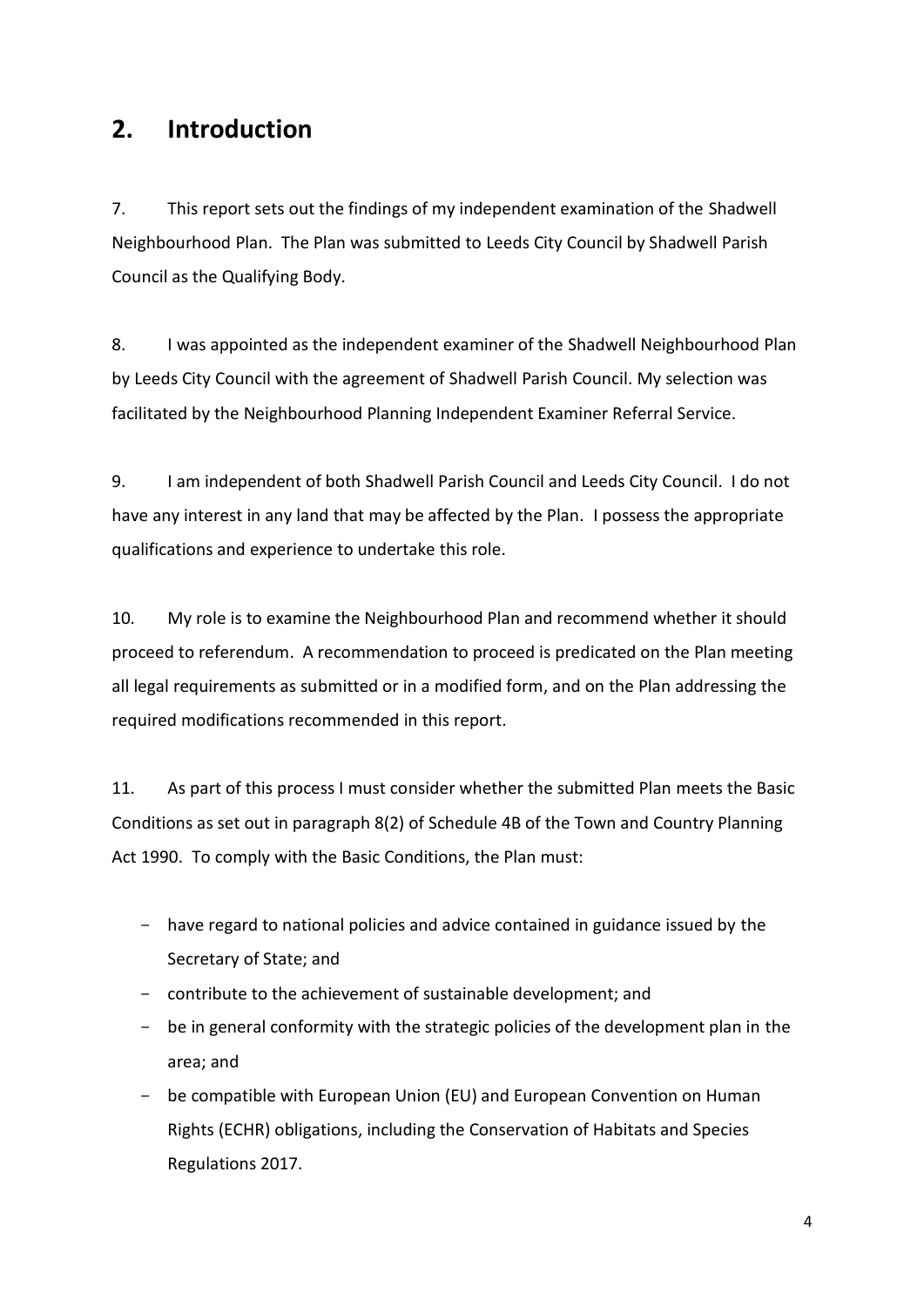12. I am also required to make a number of other checks under paragraph 8(1) of Schedule 4B of the Town and Country Planning Act 1990.

13. In undertaking this examination I have considered the following documents as the most significant in arriving at my recommendations:

- the submitted Shadwell Neighbourhood Plan
- the Basic Conditions Statement
- the Statement of Community Consultation
- Strategic Environmental Assessment and Habitats Regulations Assessment Screening Report
- the relevant parts of the development plan comprising Leeds City Council's Core Strategy (2014), Core Strategy Selective Review (2019) and Site Allocations Plan (2019)
- representations made on the submitted neighbourhood plan
- relevant material held on the Shadwell Parish Council and Leeds City Council websites
- National Planning Policy Framework (2019)
- Planning Practice Guidance
- relevant Ministerial Statements

14. Shadwell Parish Council resolved to submit the Plan in March 2020 and the National Planning Policy Framework (February 2019) applies for the purposes of my examination.

15. Having considered the documents provided and the representations on the submitted Plan I was satisfied that the examination could be undertaken by written representations without the need for a public hearing.

16. I carried out an unaccompanied visit to the Neighbourhood Area on a weekday during September and in accordance with Government guidance that "*Where site visits are required or necessary, they should be undertaken in line with the Government's guidance on*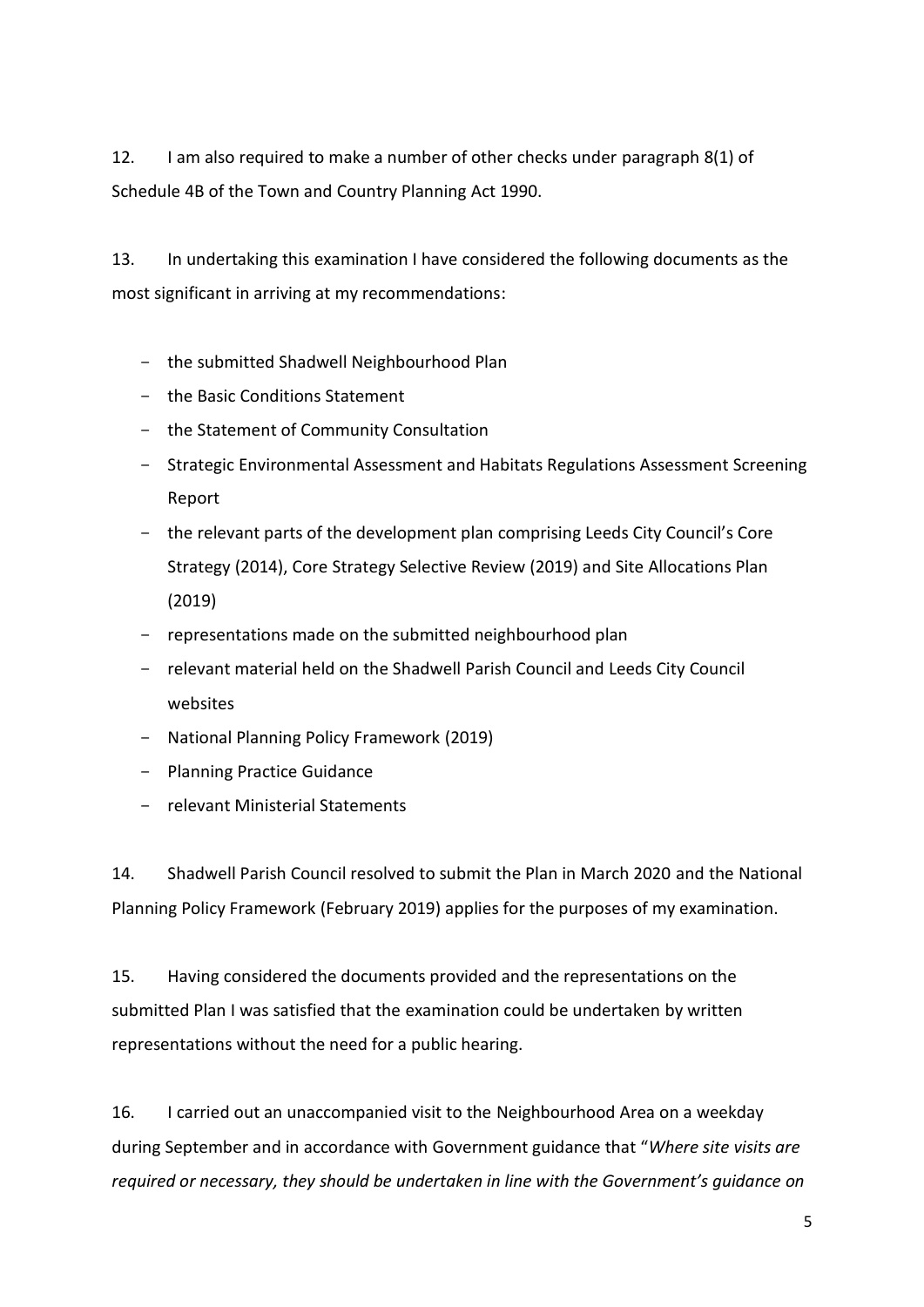*social distancing and safety requirements*" (Written Ministerial Statement, Virtual working and planning - Responding to Covid-19 Restrictions, 13 May 2020). I visited the main locations addressed in the Plan, including the Local Green Spaces, each of the character areas, a majority of the non-designated heritage assets, the named community facilities, each of the views not previously identified in the Conservation Area Appraisal and Management Plans and the village envelope boundary.

17. Throughout this report my recommended modifications are bulleted. Where modifications to policies are recommended they are highlighted in **bold** print with new wording in "speech marks". Modifications are also recommended to some parts of the supporting text although other consequential changes will need to be made. These recommended modifications are numbered from M1 and are necessary for the Plan to meet the Basic Conditions. A number of modifications are not essential for the Plan to meet the Basic Conditions and these are indicated by [square brackets]. These optional modifications are numbered from OM1.

18. Producing the Shadwell Neighbourhood Plan has clearly involved significant effort over many years led by the Neighbourhood Plan Steering Group and drawing on earlier work preparing the Shadwell Parish Plan in 2005. There has been significant community involvement. There is evidence of collaboration with Leeds City Council and this will continue to be important in ensuring delivery of the Plan. The evident commitment of all those who have worked so hard over such a long period of time to prepare the Plan is to be commended and I would like to thank all those at Leeds City Council and Shadwell Parish Council who have supported this examination process.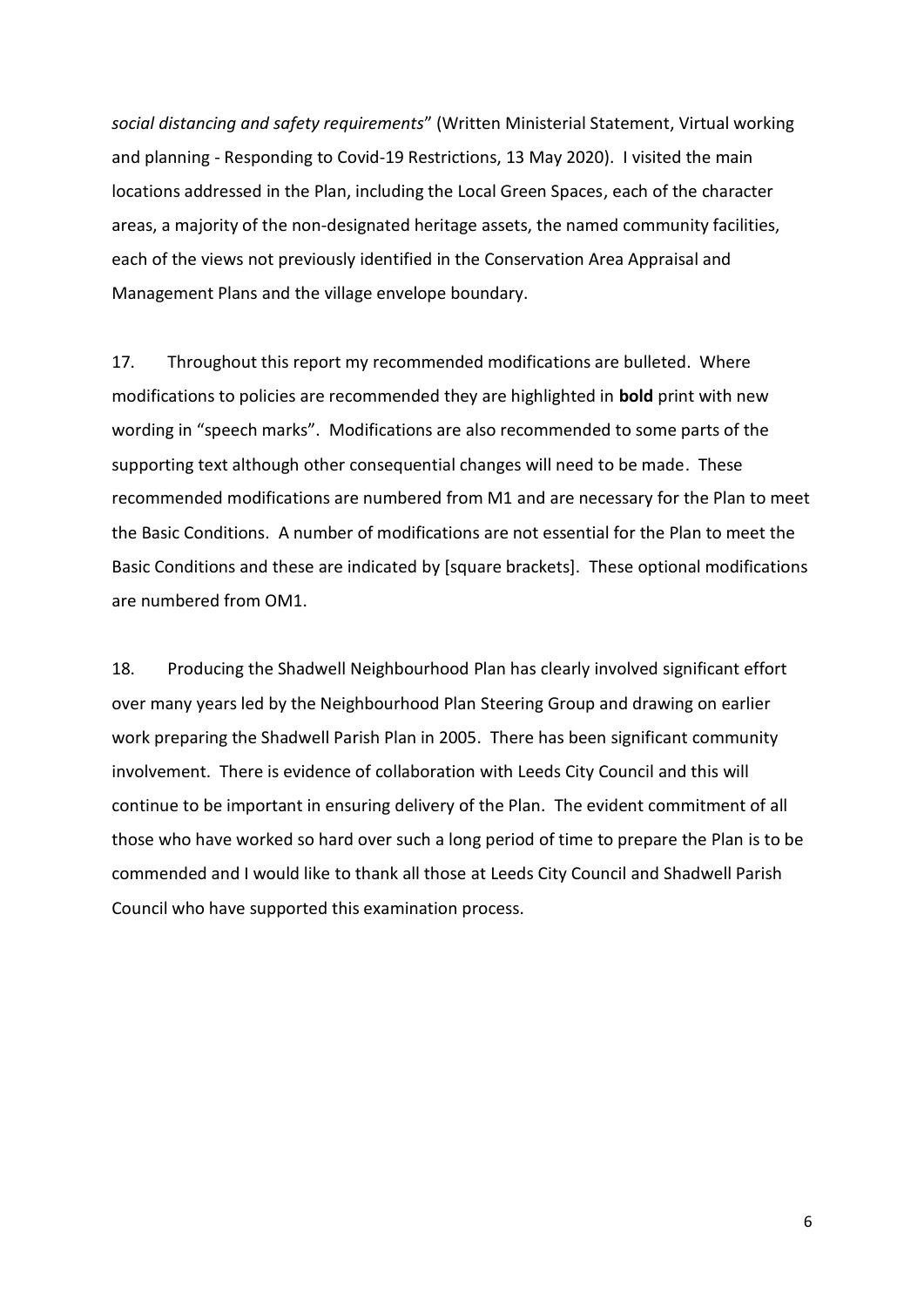## **3. Compliance with matters other than the Basic Conditions**

19. I am required to check compliance of the Plan with a number of matters.

#### Qualifying body

20. The neighbourhood pan has been prepared by a suitable Qualifying Body – Shadwell Parish Council – which being a parish council is the only organisation that can prepare a neighbourhood plan for the area.

#### Neighbourhood Area

21. I am satisfied that the Plan relates to the development and use of land for a designated neighbourhood area which comprises the area of Shadwell Parish Council and was agreed by Leeds City Council in September 2012.

22. A map of the neighbourhood area is included in the Plan as Map 1. Although details of the neighbourhood area are available online, the map provided with the Plan is not of sufficient quality that the detailed location of the boundary can be determined.

 OM1 - [Provide a link to a suitable map which depicts the boundary of the neighbourhood area at an appropriate scale]

#### Land use issues

23. I am satisfied that the Plan's policies relate to relevant land use planning issues.

#### Plan period

24. The period of the neighbourhood plan to 2033 is referenced only indirectly in the Vision statement (paragraph 2.1.3). This aligns with the development plan for Leeds. It is unclear what start date is intended. In response to my request Shadwell Parish Council has confirmed that the intended period starts in 2020. There is no requirement for the neighbourhood plan period to align with the Local Plan as suggested in representations from Iain Bath Planning.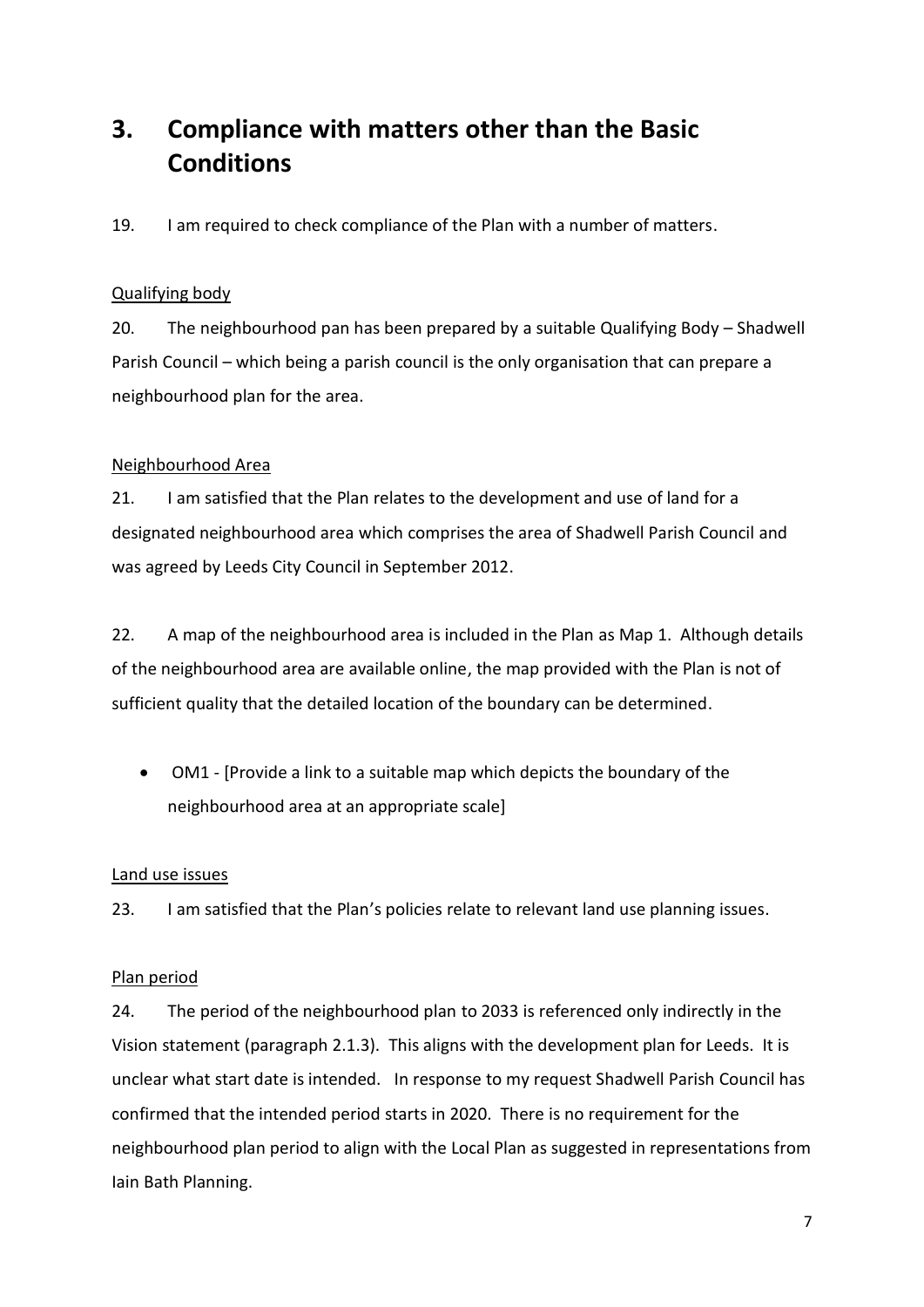OM2 – [Confirm the period of the Plan on the front cover as 2020-2033]

#### Excluded development

25. I am satisfied that the neighbourhood plan makes no provisions for excluded development (such as national infrastructure, minerals extraction or waste).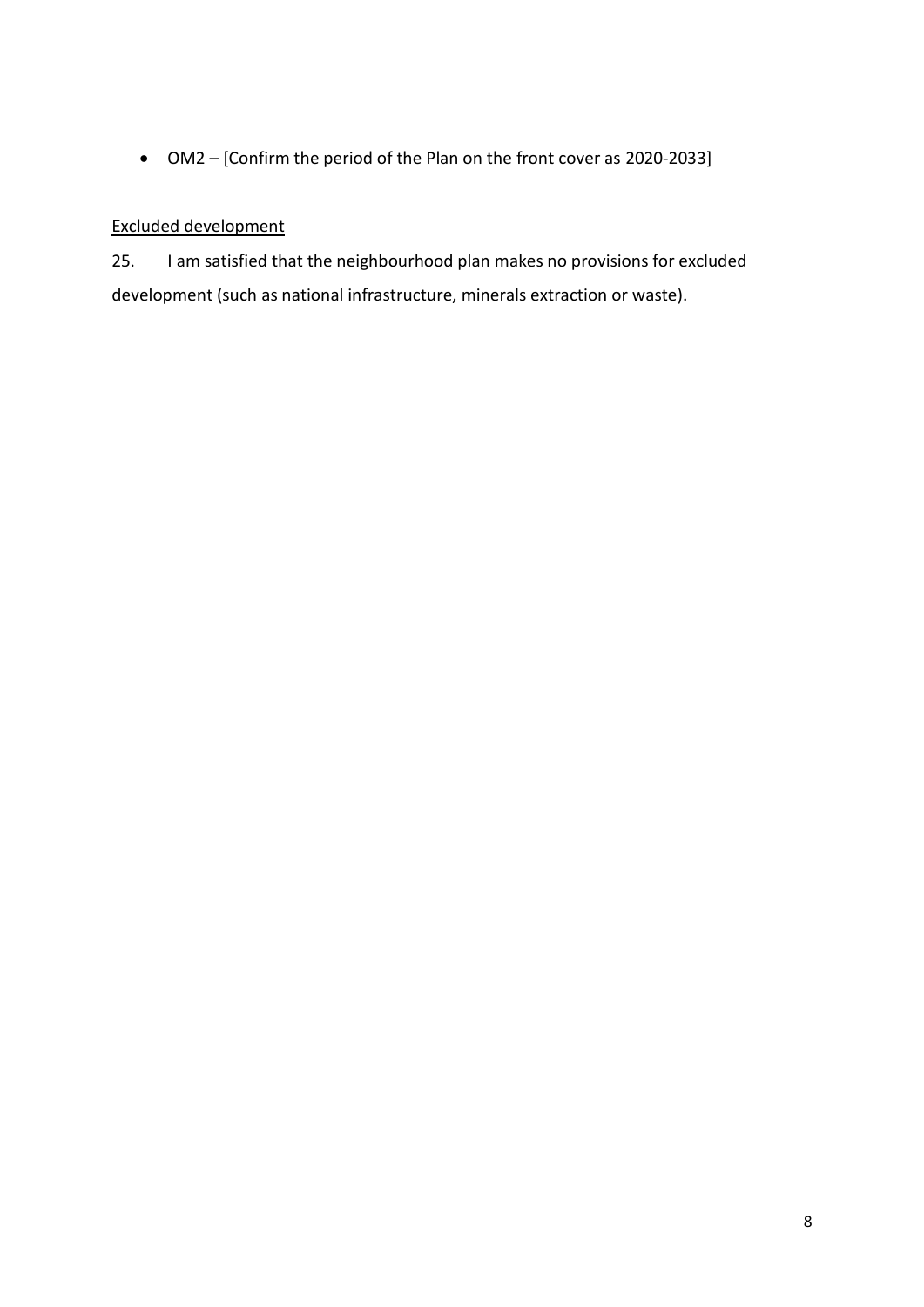### **4. Consultation**

26. I have reviewed the Consultation Statement, its Appendices and relevant information provided on the Shadwell Neighbourhood Plan website. This provides a clear record of the extensive consultation process undertaken in preparing the Plan since 2013.

27. Public consultation on the neighbourhood plan was achieved through a range of techniques including a website, public meetings, Open Days, banners, social media, leaflets, local newspaper, surveys, events, community walkabout, drop-in sessions, exhibitions, and door drops. It included leaflets being delivered to every address within the boundary on two occasions. These attracted a significant number of responses with almost half of those approached providing feedback and a good turnout to the public exhibition on issues and options. The consultation process included a meeting with the major landowner who has also responded to the Plan. A targeted survey on traffic calming was undertaken and young people were engaged through a meeting with the Shadwell Primary School Council. Those responsible for significant community facilities in the neighbourhood area were also approached for their views.

28. The Plan was subject to Regulation 14 consultation in 2018 and this was promoted through various channels, including social media, the parish newsletter and flyers to every household and business in the neighbourhood area. The draft plan was made available online (through both the parish council and Leeds City Council) and in the library and post office/shop. An Open Day was held during the pre-submission consultation, including attendance from the three ward councillors and MP.

29. There is evidence of the consultation including the required statutory and other consultees. 163 comments were received from 26 individuals and organisations. These were published online. There is good evidence of sound analysis of the responses and subsequent amendments to the Plan. There is also evidence of additional consideration being given to address concerns about the process from a local landowner, including through a meeting.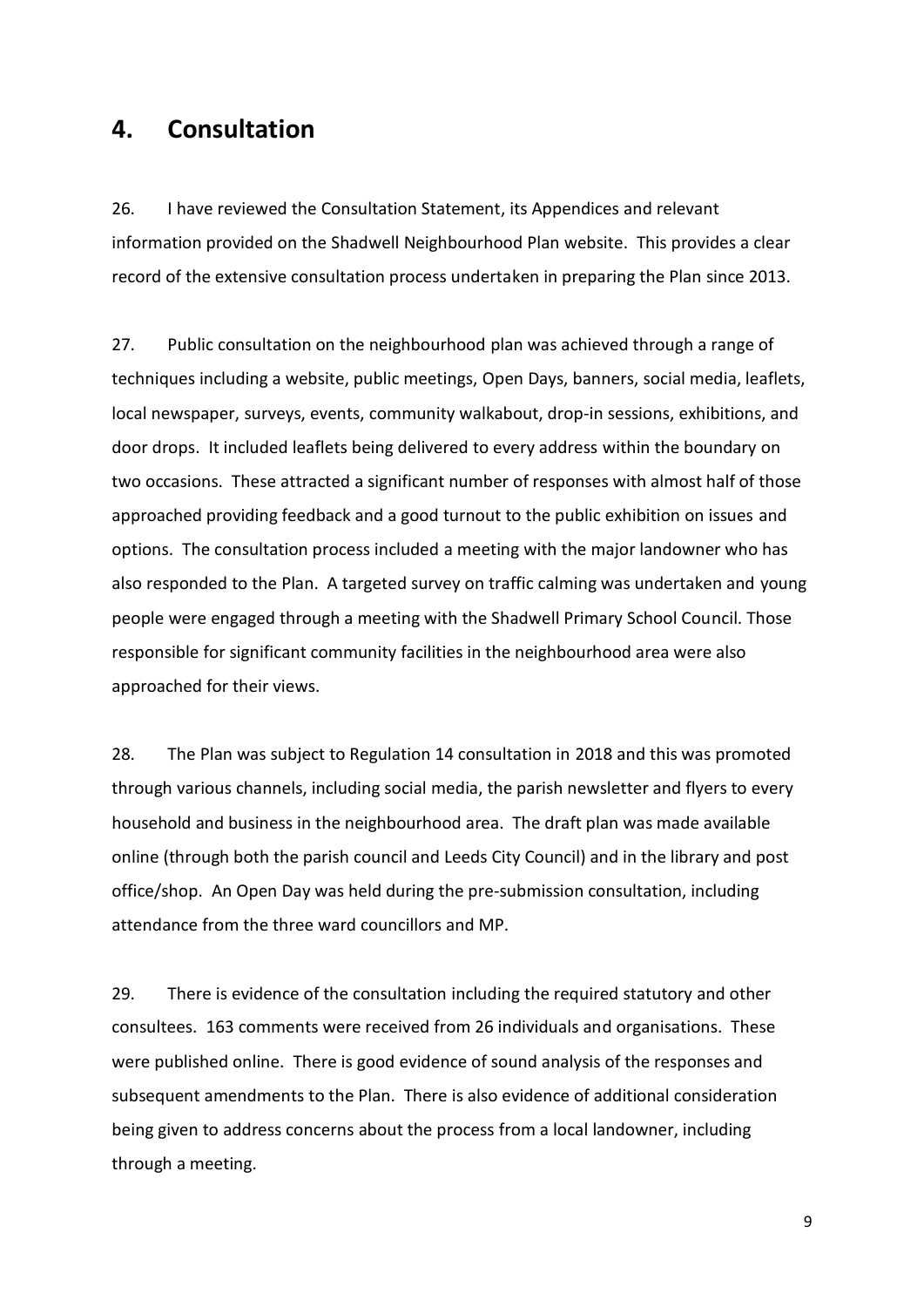30. 12 representations have been made on the submitted Plan including from individuals, statutory bodies, landowners, community organisations, voluntary groups and the local authority. These have all been considered and are addressed as appropriate in this report. There is a good degree of support for the Plan.

31. I am satisfied with the evidence of the public consultation undertaken in preparing the Plan over a long period of time. The Plan has been subject to wide public consultation at different stages in its development. The participation rates have been good. The process has allowed community input to shape the Plan as it has developed and as proposals have been firmed up with changes being made to the Plan throughout the process. The local planning authority has been engaged in the preparation of the Plan.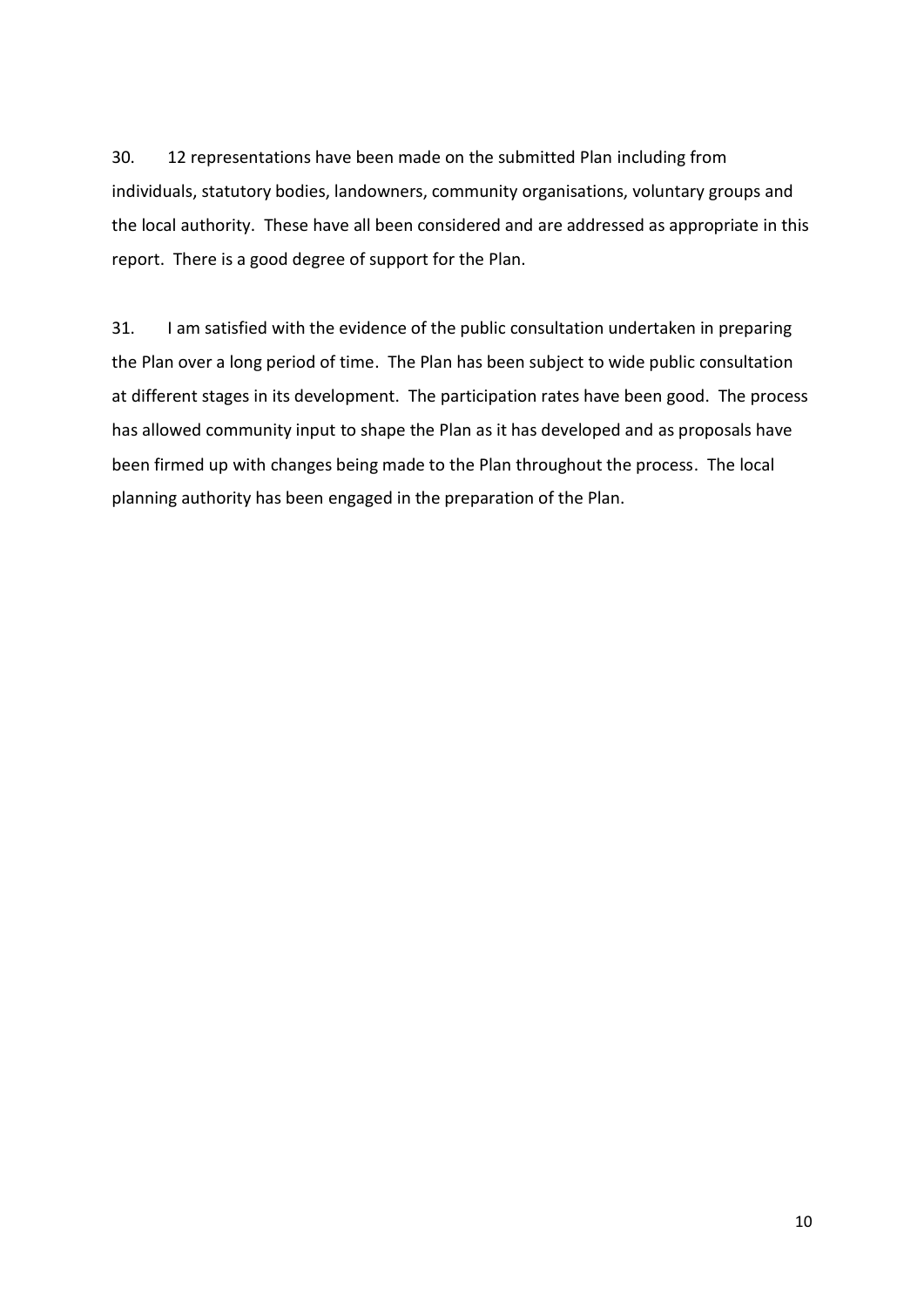### **5. General comments on the Plan's presentation**

#### Vision and Objectives

32. I have reviewed the Vision and the nine Objectives which structure the ten Policies in the Plan. The Vision seeks to manage development and change in ways that respect the neighbourhood area's identity while protecting community facilities, improving opportunities to move around safely and providing accommodation that meets the needs of residents. The approach reflects the feedback received through consultation and, while conservation focused, it is supportive of sustainable development. This is also true of the Objectives.

33. The policies are distinguished from the rest of the Plan by the use of green tinted boxes and *"Policy"* in the title. I am satisfied they are clearly differentiated from other aspects of the Plan.

#### Other issues

34. The evidence base for the Plan is provided online and in references throughout the Plan's documentation. I comment on its adequacy in relation to individual policies where relevant.

35. The Plan includes a number of Maps and these are of varying quality in the printed Plan. They do not provide sufficiently accurate boundaries or locations for a number of Plan policies. The maps are not available separately online and are only in downloads of the Plan. It would be helpful if larger scale, high resolution copies were available.

 OM3 – [Provide a link alongside each Map to a high resolution, online version at an appropriate scale]

36. The Plan is clearly set out and presented with a comprehensive table of contents and an appropriate hierarchy of headings. There are a small number of inconsistencies between the Contents and the Map titles.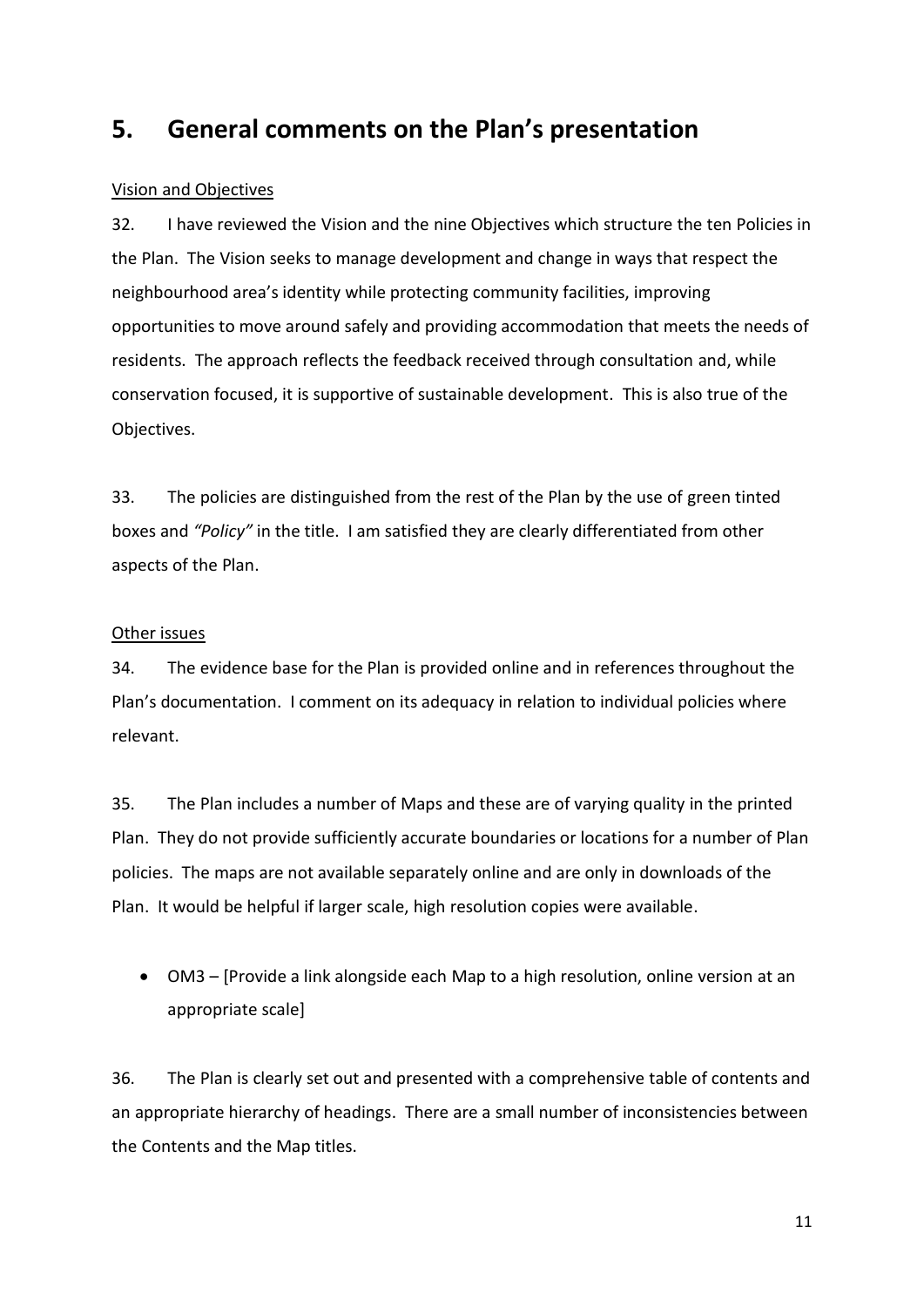- OM4 [In the Contents:
	- o Add "Parish and" after *"Shadwell"* in Map 1
	- o Delete *"Shadwell"* and *", (with extant hedge overlay)"* in Map 9]

37. The Plan uses a variety of different tints to emphasise different sections. The purpose is not always clear, including use of a Yellow tint for the opening paragraph for each Policy and tints in paragraph 1.2.1 and on pages 71 and 72. Shadwell Parish Council has explained the use of yellow tint as referencing back to the Vision but the wording at the beginning of each Policy section is not consistent with that used in the Vision. The priority is to ensure that the Policies are clearly distinguished from the rest of the Plan.

OM5 – [Review and reduce the use of tints throughout the Plan to maximise clarity]

38. The use of acronyms or abbreviations in the Plan is not always clear, including use of *"NP"* for "neighbourhood plan" and *"CS"* for "Core Strategy"

 OM6 – [Review the use of acronyms and abbreviations throughout the Plan to maximise clarity]

39. The dates for the key periods of public consultation in paragraph 1.3.3 do not always align with those provided in the Consultation Statement. An example is on Policy Intentions which runs from June 2017 to September 2018 in the Consultation Statement and from April 2015 to September 2018 in the main Plan. The period of pre-submission consultation also ran from September to November 2018 and not October to November 2018 as indicated in the fourth main bullet.

 OM7 – [Align the dates for the main consultation periods in paragraph 1.3.3 with those in the Consultation Statement]

40. Leeds Access Forum and Leeds City Council make representations to update the Plan in respect of a footpath between Winn Moor Lane and Redhall which was recently turned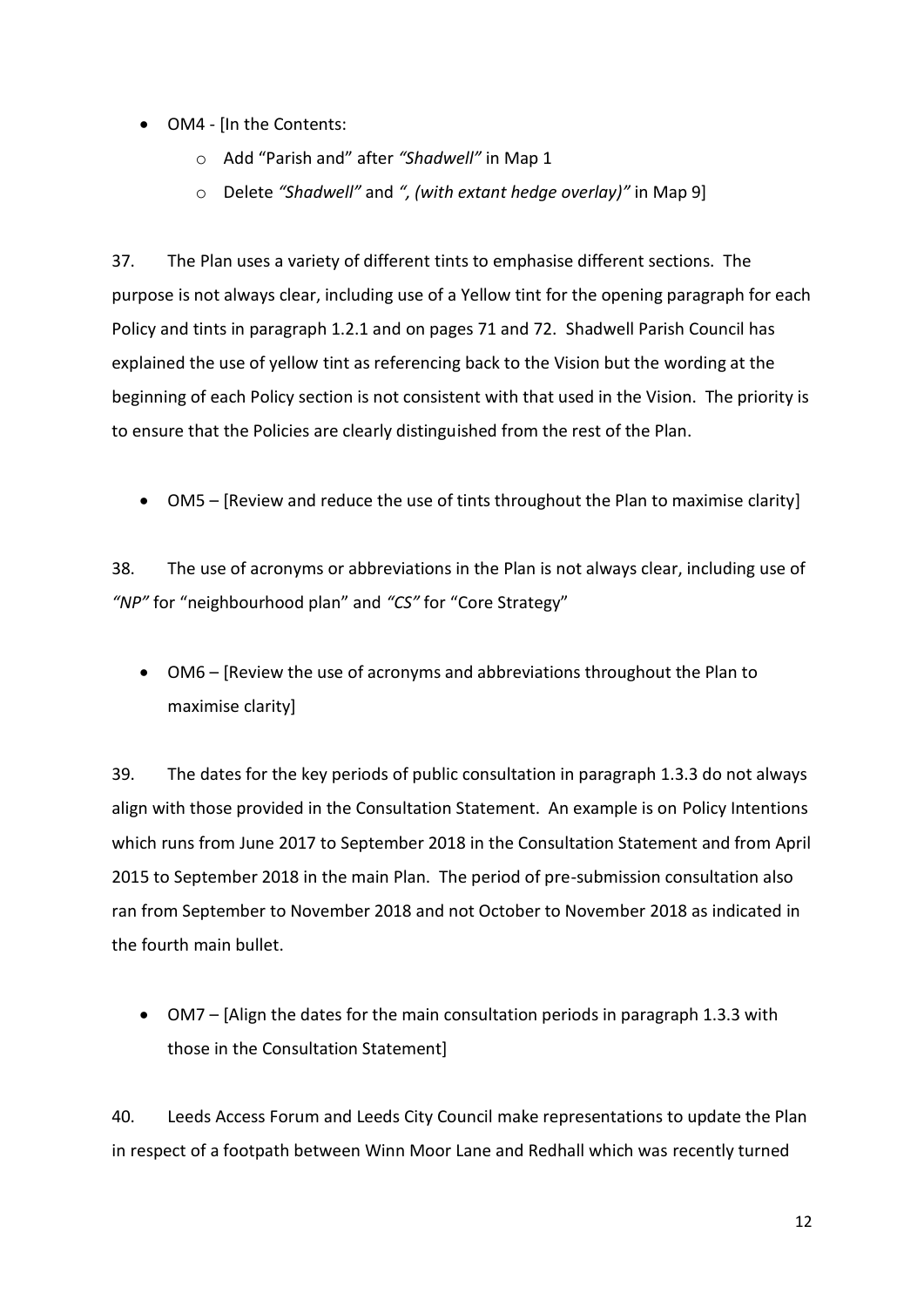down as a right of way and a connecting bridleway that has recently been dedicated and recorded on the Definitive Map and Statement. These routes are not directly addressed in the Plan's policies. Shadwell Parish Council has agreed to update the Plan.

 OM8 – [Update the Plan to reflect changes to the Definitive Map and Statement recording public rights of way within the neighbourhood area]

41. I have considered representations from Robert Wilkinson that there is no year given for designation of the Shadwell Holywell Triangle Conservation Area and also determined that the date included in the Plan is incorrect.

• OM9 – [In paragraph 14.3.1 replace  $\tilde{z}$ <sup>th</sup> October" with "8<sup>th</sup> November 2019"]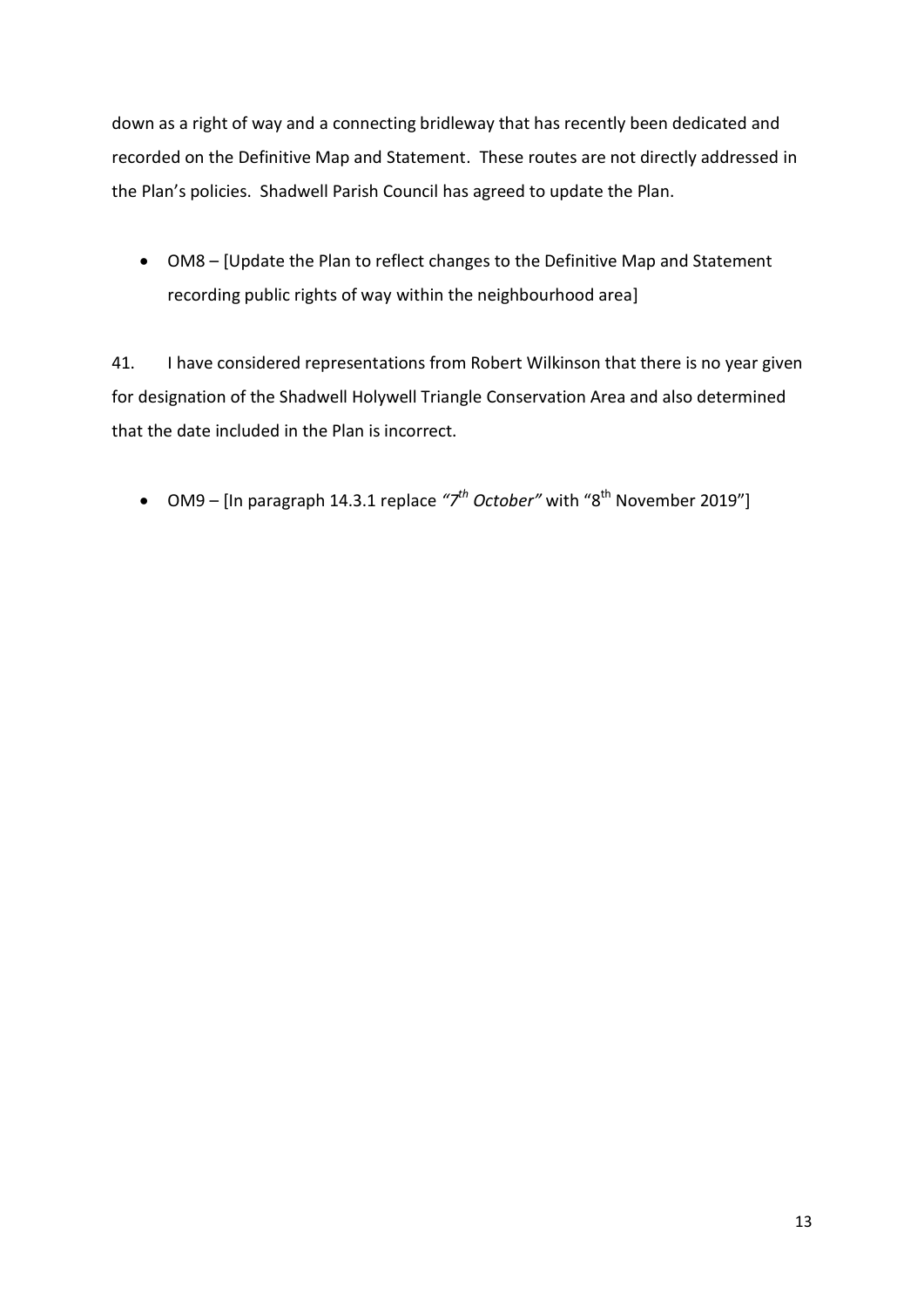### **6. Compliance with the Basic Conditions**

#### National planning policy

42. The Plan is required to "*have regard*" to national planning policies and advice. This is addressed in the Basic Conditions statement which relates the Plan's policies to the National Planning Policy Framework (NPPF) (February 2019).

43. The Basic Conditions statement provides a table that tests compatibility of each of ten policies with relevant sections of the National Planning Policy Framework. It states that each policy *"has had regard"* to the NPPF and concludes that the Plan "*has been prepared in conformity"* with it.

44. There are some areas where the drafting of the Plan's policies needs to be amended in order to meet the National Planning Policy Framework's requirement for plans to provide a clear framework within which decisions on planning applications can be made. The policies should give a clear indication of "*how a decision maker should react to development proposals*" (paragraph 16). It is also important for the Plan to address the requirement expressed in national planning policy and Planning Practice Guidance that "*A policy in a neighbourhood plan should be clear and unambiguous. It should be drafted with sufficient clarity that a decision maker can apply it consistently and with confidence when determining planning applications. It should be concise, precise and supported by appropriate evidence. It should be distinct to reflect and respond to the unique characteristics and planning context of the specific neighbourhood area for which it has been prepared*." (NPPG Paragraph: 041 Reference ID: 41-041-20140306). The Plan's policies do not always meet these requirements and a number of recommended modifications are made as a result.

45. Generally, I conclude that the Plan has regard to national planning policies and guidance but there are exceptions set out in my comments below. These cover both conflicts with national planning policy and the need for some policies to be more clearly expressed and/or evidenced.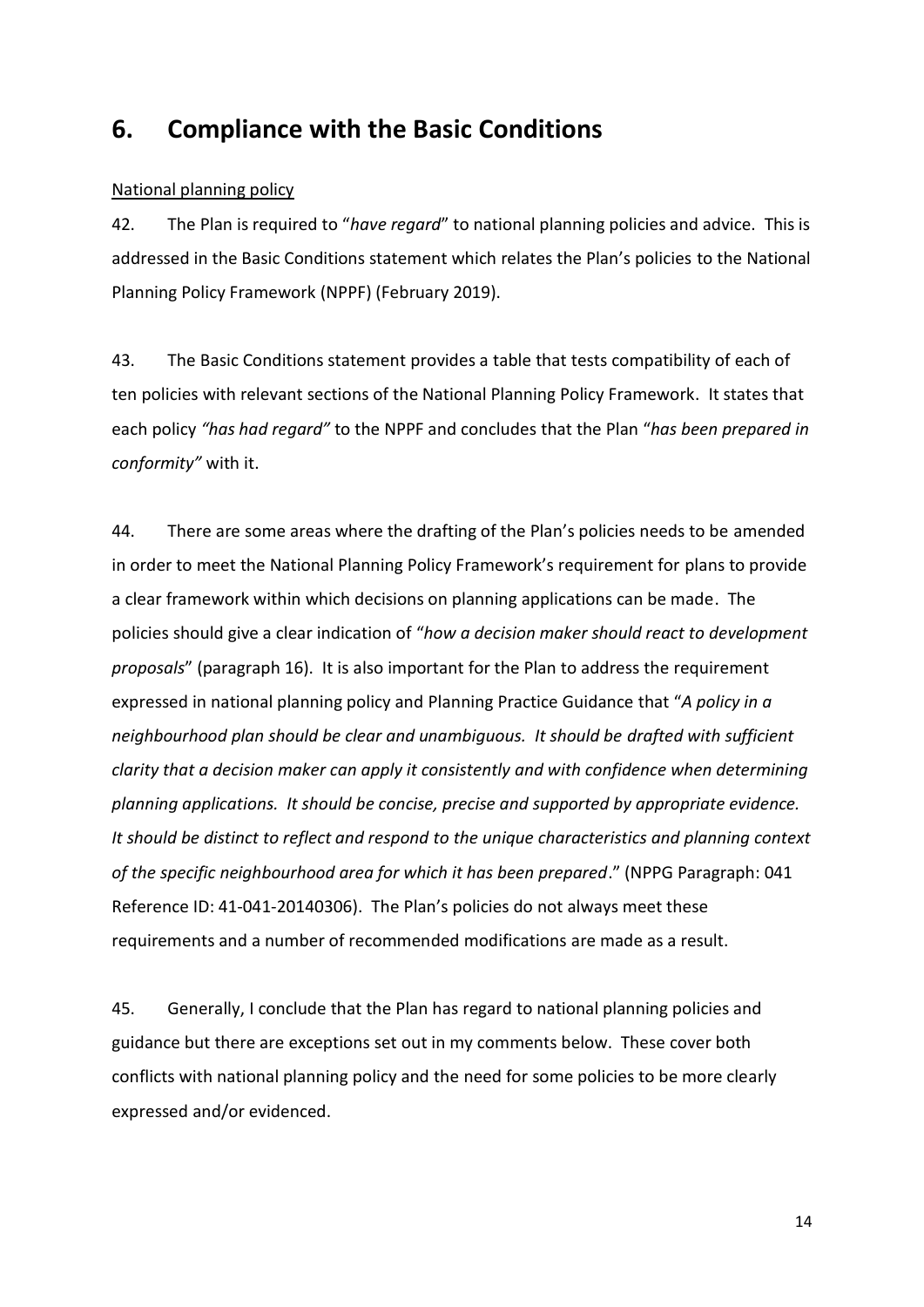46. I am satisfied that the Plan meets this Basic Condition other than where identified in my detailed comments and recommendations on the Plan policies.

#### Sustainable development

47. The Plan must *"contribute to the achievement of sustainable development"*. This is addressed in the Basic Conditions statement and supported by a Table considering the nature of the impact of each policy on the economic, social and environmental limbs of sustainable development on a range from *"strongly positive"* to *"strongly negative"*.

48. The review identifies two areas of negative economic impact – control over development in the rural environment and protection of trees, hedges and gardens. The controls consequent on protection of Conservation Areas, non-designated heritage assets and Local Green Spaces are considered to have a neutral economic impact and the provision of housing a neutral environmental impact.

49. While the detailed scoring of impacts could be debated I consider the overall assessment to be sound and I am satisfied that the Plan meets this Basic Condition.

#### Development plan

50. The Plan must be *"in general conformity with the strategic policies of the development plan"*.

51. The Basic Conditions Statement provides a summary table relating each Plan policy to the relevant Leeds development plan policy. This identifies no issues of conformity. An assessment against the policies in the Leeds Core Strategy Selective Review which was adopted during preparation of the Plan was undertaken in collaboration with Leeds City Council and concluded that the Plan *"is considered to conform".*

52. I requested a view from Leeds City Council on conformity with the development plan and it stated that "*the Council considers that the policies in the draft Shadwell Neighbourhood Plan are in general conformity with the strategic policies of the Development Plan*". I am satisfied the Plan meets this Basic Condition.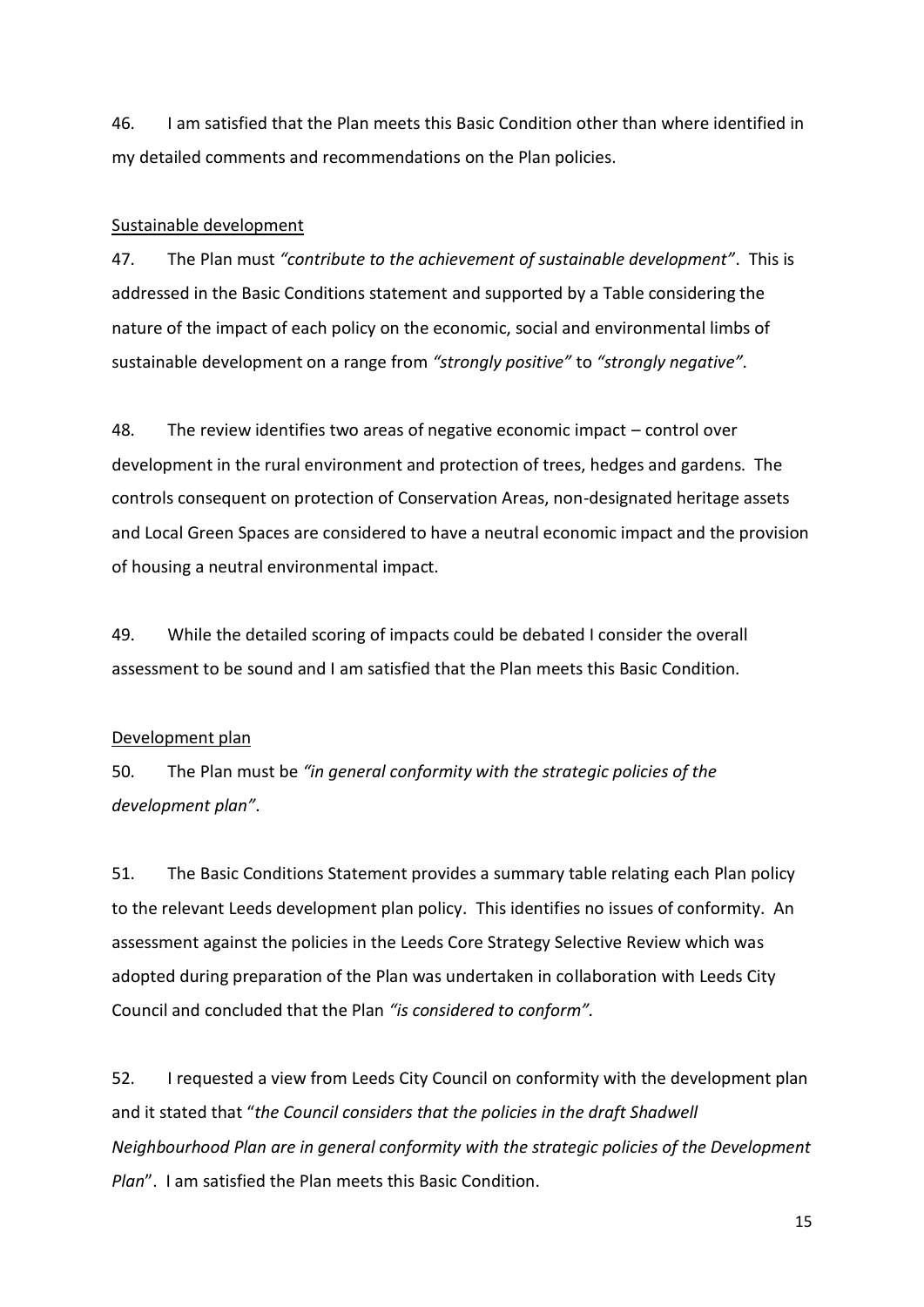#### Strategic Environmental Assessment

53. The Plan must be informed by a Strategic Environmental Assessment if it is likely to have significant environmental effects.

54. The need for a Strategic Environmental Assessment is dealt with by a Screening Report published by Leeds City Council in September 2018. This concluded *"that it is unlikely that any significant environmental effects will arise as a result of the draft Shadwell Neighbourhood Plan. Consequently, the assessment within Table 1 concludes (subject to HRA screening outcome) that an SEA is not required".* Environment Agency, Historic England and Natural England agreed with this conclusion.

55. I have considered whether the changes made to the submitted plan are significant for the purposes of Strategic Environmental Assessment and concluded they are not and a fresh screening is not required.

56. I conclude that the Plan meets this Basic Condition.

#### Habitats Regulations Assessment

57. The Plan must be informed by a Habitats Regulations Assessment if it is likely to lead to significant negative effects on protected European sites.

58. The need for a Habitats Regulations Assessment is dealt with by a Screening Report published by Leeds City Council in September 2018. This identified only one internationally designated site within 15 km of the Neighbourhood Area at Kirk Deighton SAC and concluded "*that none of the policies in the Draft Shadwell Neighbourhood Plan are likely to have a significant effect on the Kirk Deighton SAC, whether alone or in combination with other projects*." It also considered the Plan to be in general conformity with development plan policies already subject to a Habitats Regulation Assessment. Natural England did not disagree with this conclusion.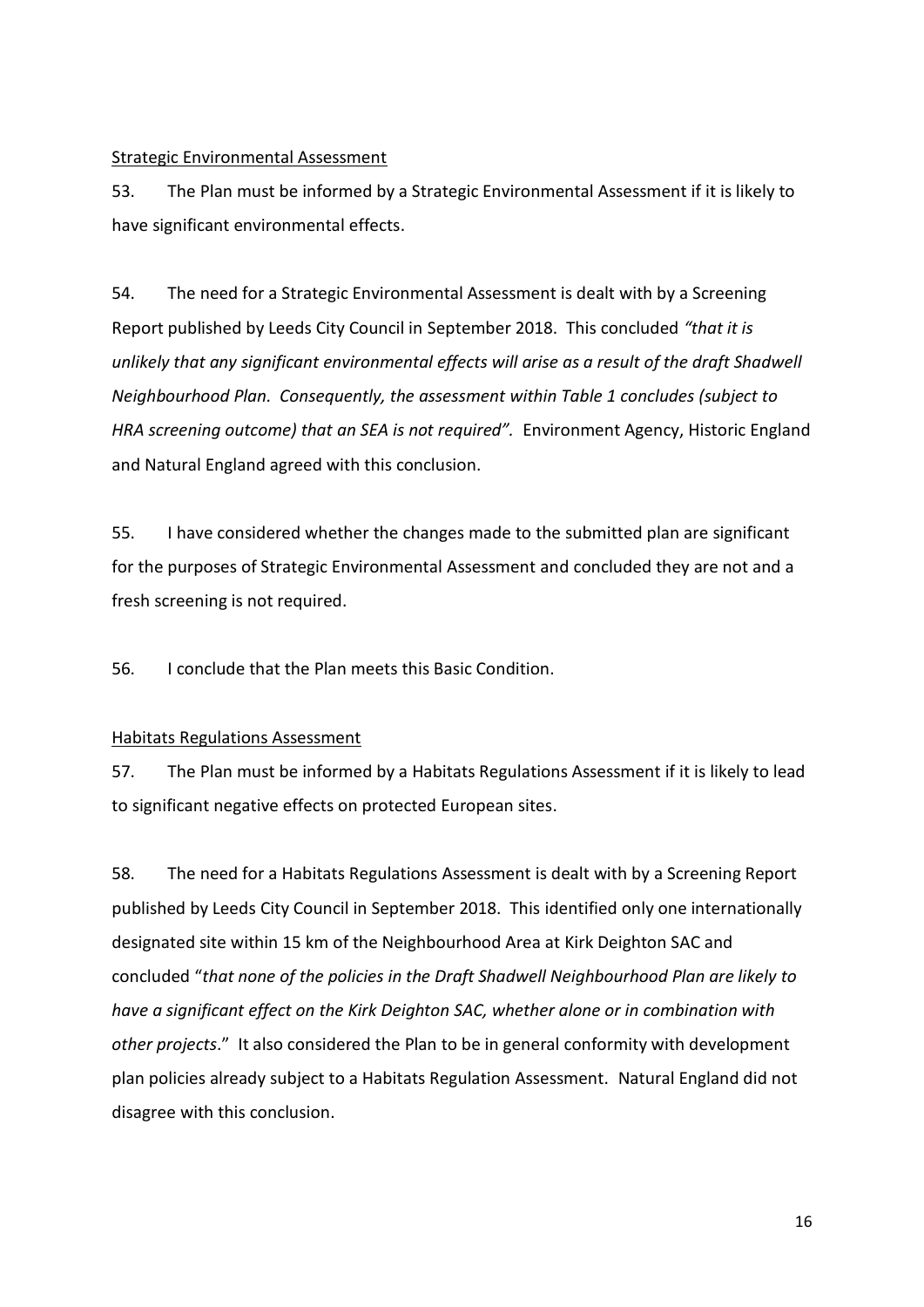59. I have considered whether the changes made to the submitted plan are significant for the purposes of Habitats Regulations Assessment and concluded they are not and a fresh screening is not required.

60. I conclude that the Plan meets this Basic Condition.

#### Other European obligations

61. The Plan must be compatible with European Union (EU) and European Convention on Human Rights (ECHR) obligations. The Basic Conditions Statement asserts that this is the case and I am satisfied that the Plan has appropriate regard to the rights and freedoms guaranteed under the ECHR and to the Equality Act 2010. No contrary evidence has been presented. There has been adequate opportunity for those with an interest in the Plan to make their views known and representations have been handled in an appropriate and transparent manner with changes made to the Plan.

62. I conclude that the Plan meets this Basic Condition.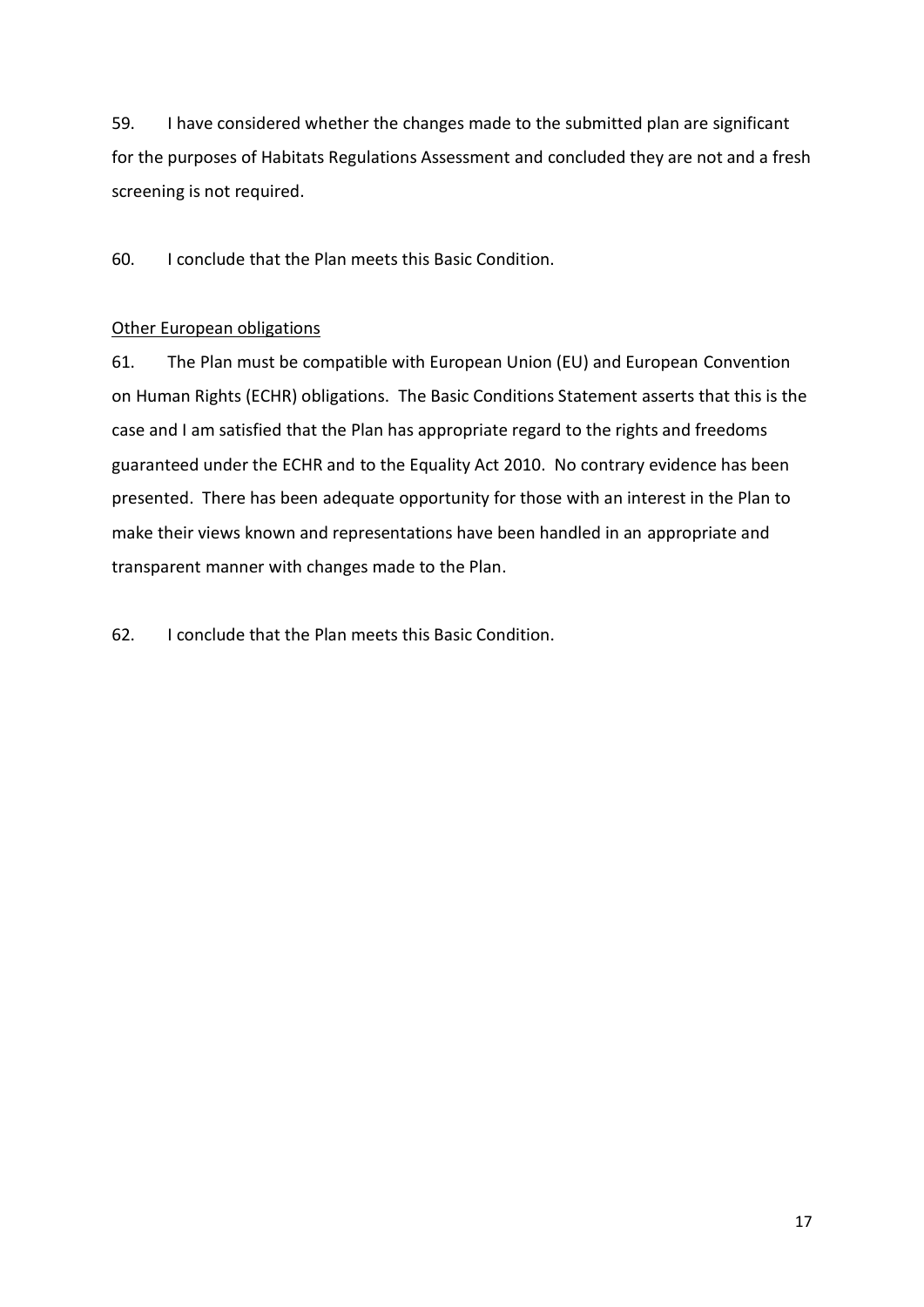### **7. Detailed comments on the Plan policies**

63. This section of the report reviews and makes recommendations on each of the Plan's policies to ensure that they meet the Basic Conditions. I provide comments on all policies in order to give clarity on whether each meets the Basic Conditions. Some of the supporting text, Appendix lettering and Contents will need to be amended to take account of the recommended modifications.

#### General Policy

64. **Policy GEN1** – This establishes a general approach to managing development across the different issues covered by the Plan.

65. The Policy is supportive of development which meets all or some of five criteria. It applies to all development although planning policies are only relevant to development for which a planning application is required and the criteria will not be appropriate to many small scale or householder developments. The supporting text references evidence relating to some but not all of the issues addressed by the criteria and there is a limited evidence base. Its purpose is described in terms of supporting the views expressed during public engagement. My recommendation addresses this issue and is also intended to provide a more consistent approach to the wording of policies throughout the Plan.

66. The Policy addresses issues covered elsewhere in the Plan. Nevertheless, it does not create any significant ambiguity and is positively worded.

67. Policy GEN1 does not meet the Basic Conditions.

#### **M1 – Amend Policy GEN1 to:**

o **Replace** *"Development should"* **with "Proposals for development should, where appropriate,"**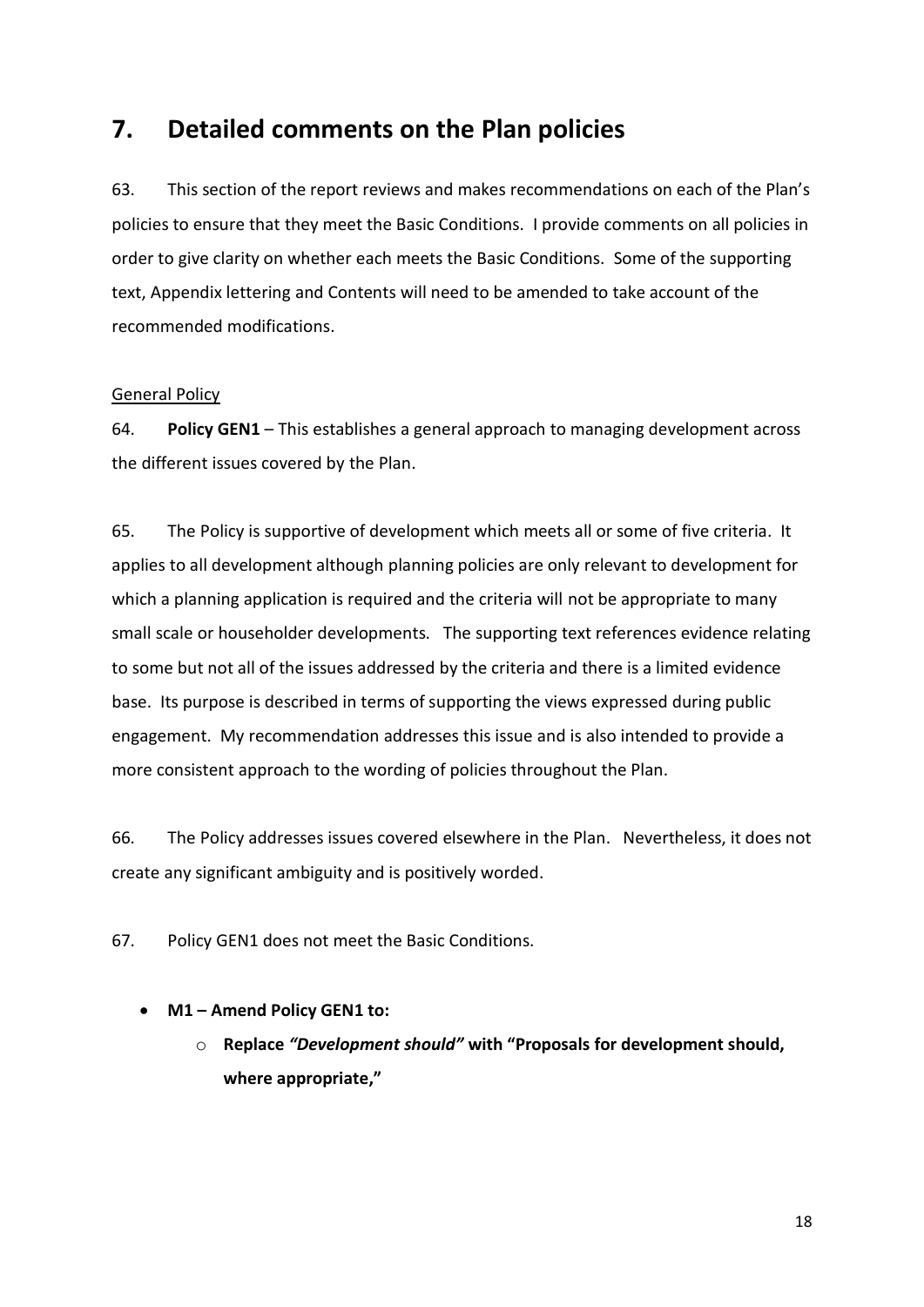#### Development in Conservation Areas

68. **Policy HLC1** – This requires a statement addressing the historic significance and potential impact of development in Conservation Areas to accompany relevant planning applications.

69. The Policy is justified in terms of the requirements in both national planning policy and the Leeds Core Strategy for additional information to be provided where heritage assets are affected. The Policy informs rather than *"defines"* this requirement. I note that the Policy goes beyond the requirements set out in Leeds City Council's *Validation criteria checklists for planning applications – information requirements.* I have considered whether the Policy introduces an additional and unduly onerous burden on applicants. I note that it has been amended through consultation to ensure that the detail of the accompanying statement is proportionate to the "*scale"* of the development although scale is not always commensurate with impact.

70. The Policy references evidence of historic significance as provided in Appendix B. The source of this information is the two Conservation Area Appraisal and Management Plans and these should be directly referenced.

71. The Policy drafting references both *"new"* development and *"extensions"*. All development is either new or involves a change to a new use and extensions are by definition just one type of development in planning law.

72. Policy HLC1 does not meet the Basic Conditions.

- **M2 – Amend Policy HLC1 to:**
	- o **Delete** *"new"* **and** *"and extensions"* **in the first line**
	- o **Add "and impact" after** *"scale"*
	- o **Add "and the relevant Conservation Area Appraisal and Management Plan" after** *"Appendix B"*
- OM10 [Replace *"defines"* with "informs" at end of paragraph 4.3.1]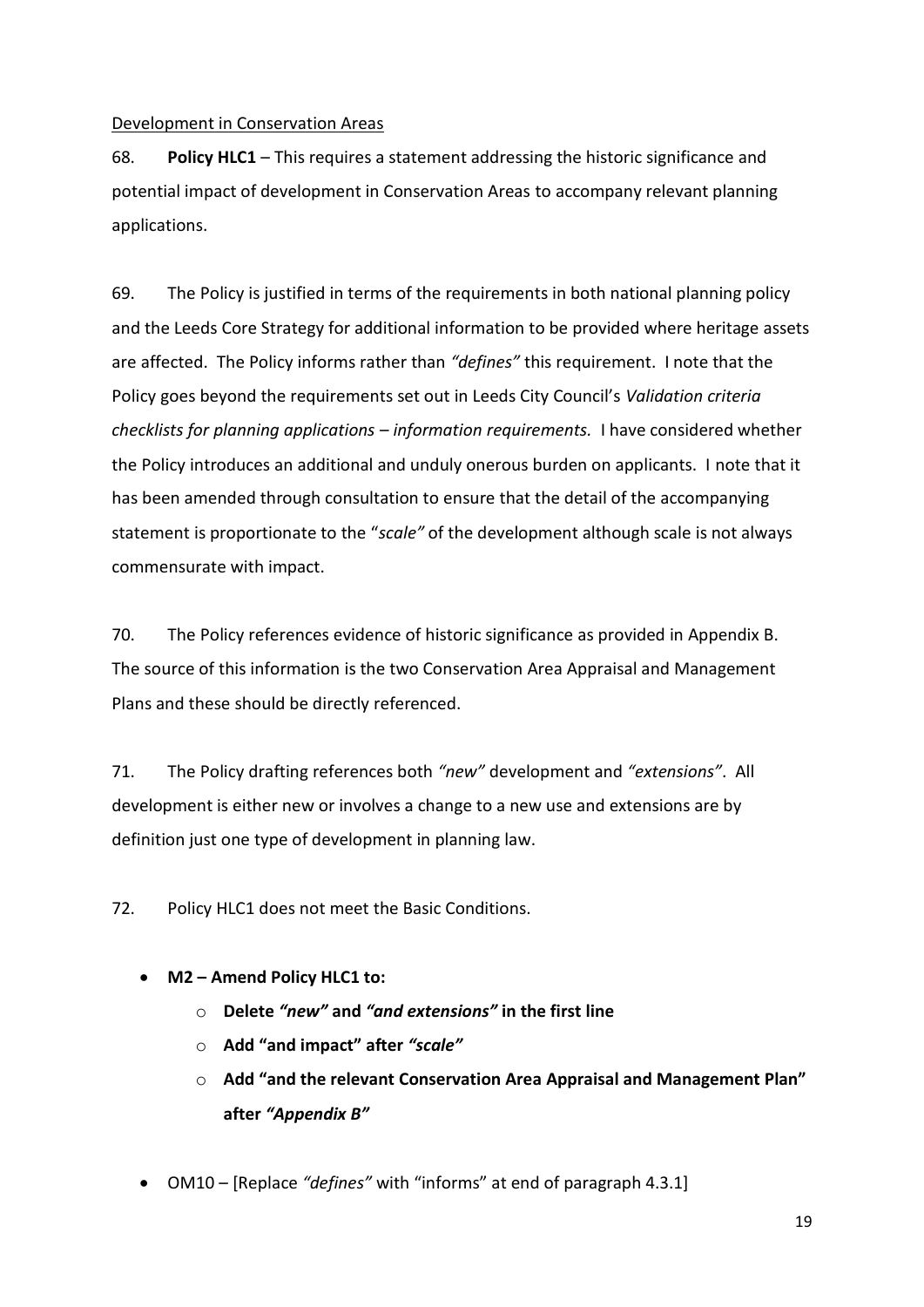#### Non-Designated Heritage Assets

73. **Policy HLC2** – This establishes a policy requirement for developments affecting nondesignated heritage assets to demonstrate an understanding of their historic significance and how the development will affect the asset.

74. The Policy approach applies to all non-designated heritage assets including identifying 29 buildings and structures with specific and substantive supporting evidence in Appendix A. The methodology used in Appendix A is based on the approach established by Historic England to local listing. I am satisfied it is sufficiently robust and have visited most of the assets assessed. The use of neighbourhood plans to identify non-designated assets is supported by Planning Practice Guidance (Paragraph: 040 Reference ID: 18a-040-20190723).

75. There is some debate as to whether an area identified in Map 9 should be identified as having *"Ridge and Furrow evidence"*. This is disputed on behalf of the landowner in representations from Iain Bath Planning. I note that this area has been removed from the list of non-designated heritage assets following earlier representations and the supporting text is both factual in its reference to the Historic Environment Record and open to the physical evidence being *"post-enclosure and the result of steam ploughing".* I am content with the way in which this information is presented in the Plan and it has no direct bearing on a heritage asset specified in its policies.

76. The 29 non-designated heritage assets are identified on Map 4 along with eight character areas. As presented it is unclear whether the Policy relates to the eight character areas. This includes, as raised in representations by Robert Wilkinson, the *"Countryside"*  character area. Shadwell Parish Council has confirmed the decision was taken to include the countryside as a non-designated heritage asset following representations from Historic England on the draft Plan.

77. Planning Practice Guidance includes *"landscapes"* within the scope of what can be a non-designated heritage asset (Paragraph: 039 Reference ID: 18a-039-20190723). The value of the "*rural landscape*" is included in paragraph 5.2.3 but only in respect of Appendix A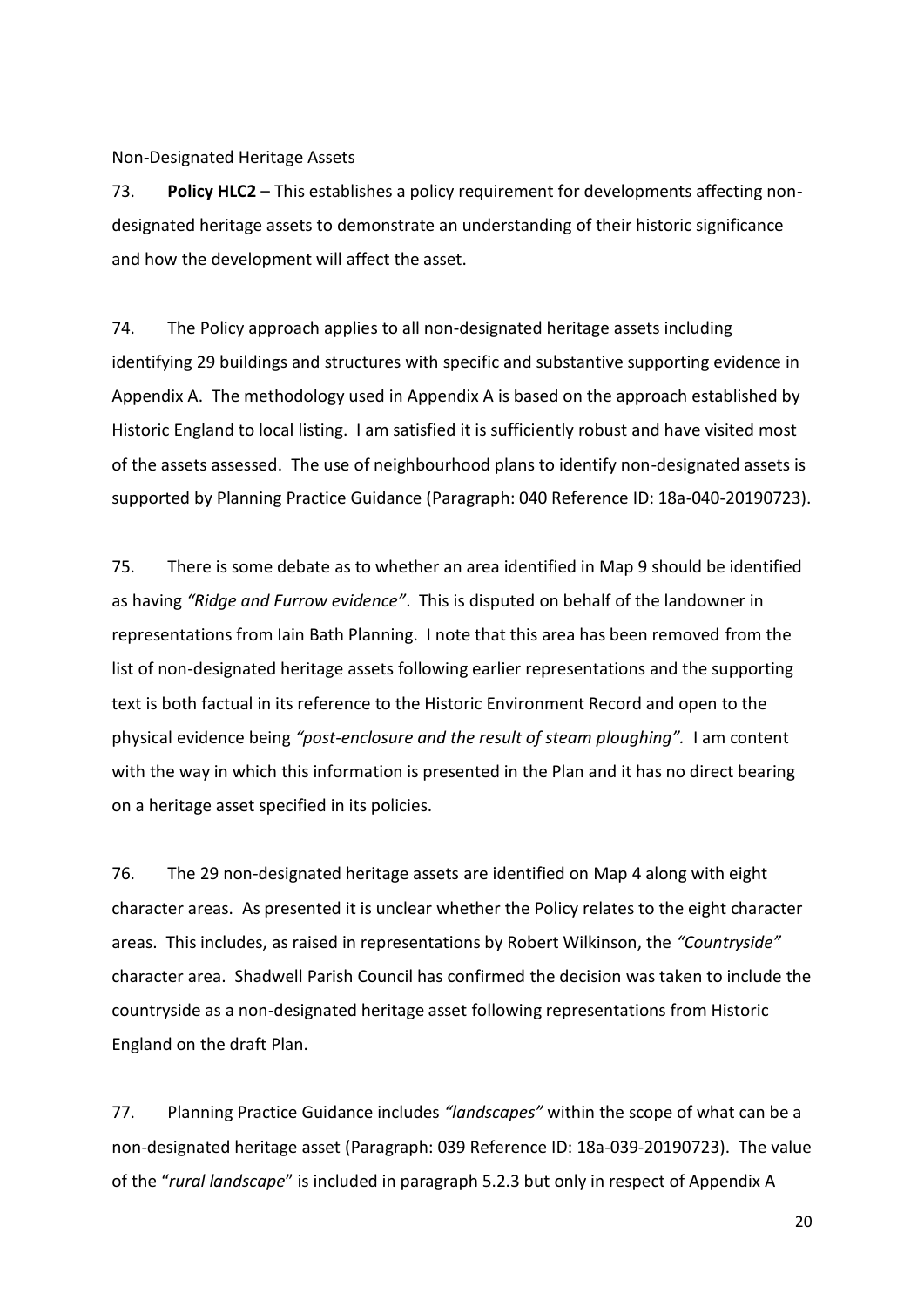(where *"historic landscape"* is used) and detail of the eight character areas is provided in Appendix B. Appendix B relates the character areas only to Policy HLC3. Paragraph 14.6.30 of Appendix A also identifies the *"Countryside"* as described in paragraph 14.1.3 but not paragraph 15.5.8 as being considered a heritage asset. The "countryside" is much broader than the "rural/historic landscape" and while it is appropriate as a character area it does not meet the requirements for a non-designated heritage asset. To avoid potential confusion I recommend that this distinction is made between Policy HLC2 and Policy HLC3 and that "historic landscape" is added to the boxed list of non-designated heritage assets on page 13. The Plan should also be clearer that Policy HLC2 relates to non-designated heritage assets and Character Areas are addressed in Policy HLC3.

78. Policy HLC2 applies only to assets outside the Conservation Areas but refers also to Map 3 which provides information on the two Conservation Areas and includes the same non-designated heritage assets as Map 4 for a part of the neighbourhood area.

79. There is a risk of confusion between the two maps and I recommend they are renamed and Map 3 addresses only Conservation Area issues. Map 3, Map 4 and the maps included in Appendix A also need to be available at a large scale enabling detailed boundaries and locations to be identified.

80. The Policy includes superfluous drafting relating the specific attributes of individual assets to the wider future of Shadwell. The Policy relates to the significance of specific assets rather than their cumulative benefit to the area.

81. The description for asset 28 refers variously to both *"stone"* and *"stones".* The pair of stones at the entrance to Dan Quarry is included and so references should be plural.

82. Policy HLC2 does not meet the Basic Conditions.

- **M3 - Amend Policy HLC2 to:**
	- **Replace** *"Maps 3 and 4 and in the appendix"* **with "Map 4 and in Appendix A"**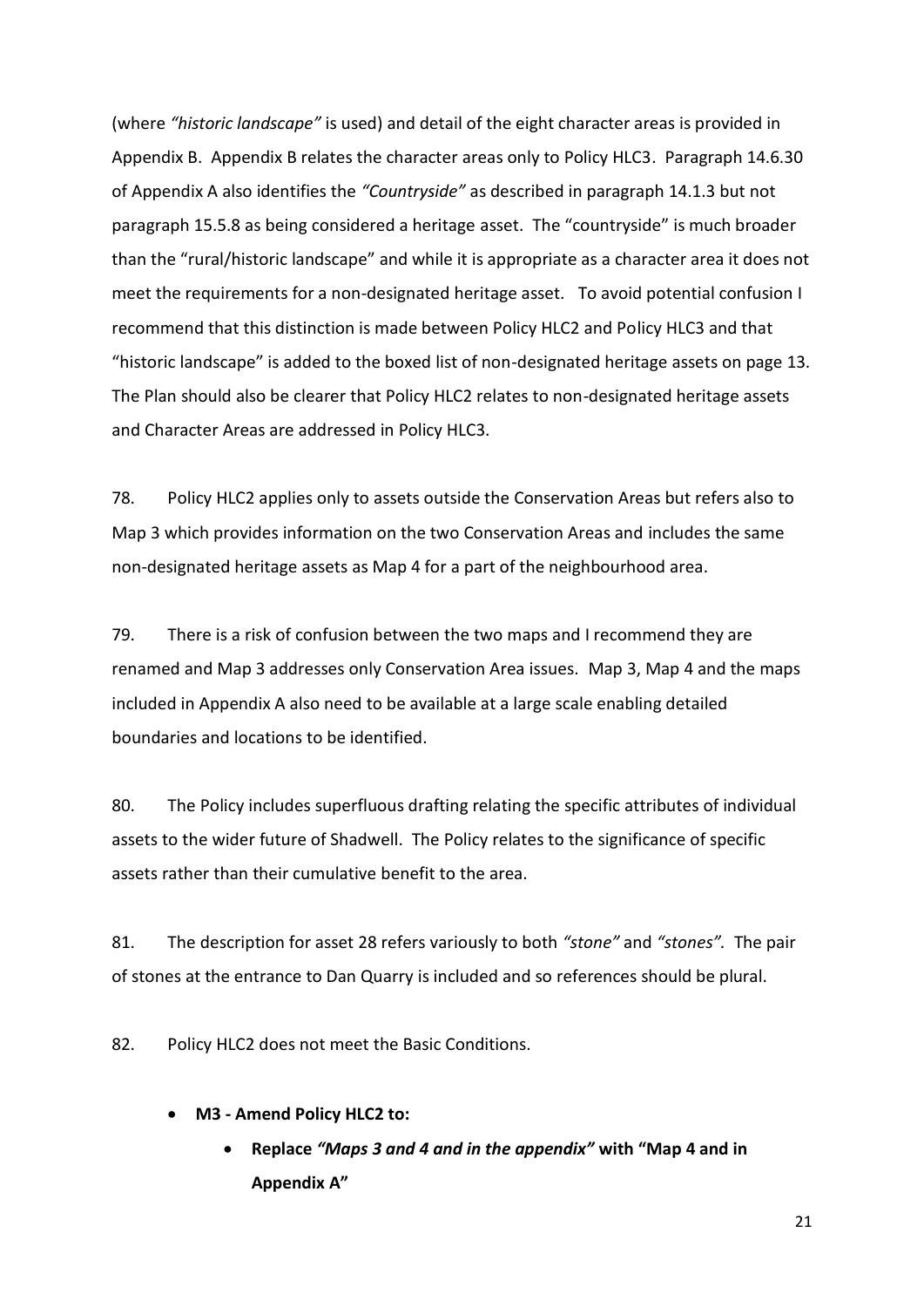### **Delete "***in ways which will be particularly beneficial to the future of Shadwell"*

- M4 Rename Map 3 "Conservation Areas" and delete the non-designated heritage assets shown
- M5 Provide larger scale versions of Map 3, Map 4 and the map extracts in Appendix A in the final plan and/or via a link
- M6 Add "(including the historic landscape)" in the Key to Map 4 after *"Nondesignated heritage asset"*
- M7 Add "30. Historic landscape" to the boxed list of non-designated heritage assets on page 13
- M8 Delete *"In addition to these buildings and structures"* in paragraph 5.2.3
- M9 Insert a new paragraph after 5.2.3 "The boundary of the historic landscape as a non-designated heritage asset is coincident with that of the Countryside as a Character Area. Character Areas, identified in Map 4 and Appendix B, are addressed by Policy HLC3."
- OM11 [Amend description for asset 28 to refer to "stones"]

#### Positive Design

83. **Policy HLC3** – This establishes policy requirements for the design of new development and its impact on character areas, local views and other considerations across the whole neighbourhood area.

84. The Policy is supported by "*Guidance for Development*" contained in Appendix B *"Local Character and Design Guidance"*. This guidance is presented in tinted boxes in paragraph 15.6 which separates it from the information on local character also included in Appendix B. Shadwell Parish Council has explained the format in terms of the Design Guidance arising from the preceding character appraisal but this is not entirely clear. I recommend the two are presented in separate appendices and the Design Guidance addresses only matters relating to design. The reference to community projects should be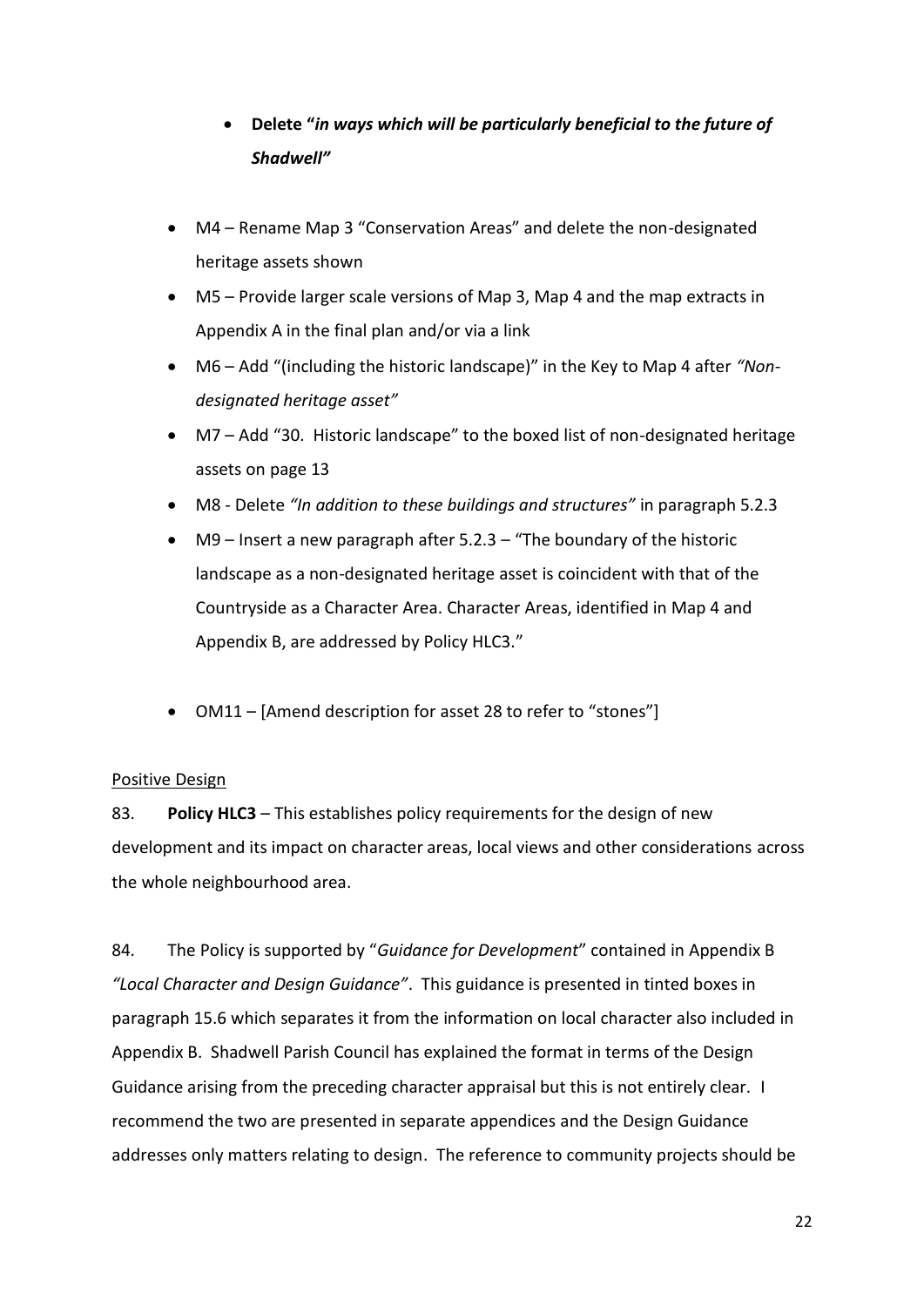addressed elsewhere in the Plan. The Design Guidance also needs to be consistent with national policy, be evidence based and contain correct references to other aspects of the Plan. I recommend a number of changes to achieve this.

85. Given the need for neighbourhood plans to be worded positively I have considered the appropriateness of the Design Guidance that *"The extent of the built-up part of the village should not grow"* and the reference to the Village Envelope in Map 2*.* The Village Envelope is addressed in Policy ENV1. For the purposes of Policy HLC3 I am satisfied that the approach presented in Appendix B is consistent with the strategic approach of the Leeds development plan which establishes a Green Belt boundary around the built-up area of Shadwell that aligns with the Village Envelope.

86. The Policy is supported by information on 26 different views in Map 5 and in a numbered list provided in a tinted box after Map 5. These have been identified through local knowledge and walkabouts and the importance of local views is also addressed in the character appraisal. Shadwell Parish Council has confirmed that the significance of the views lies in their role in demonstrating the close connection with the surrounding countryside. Map 3 also shows the views identified in the two Conservation Area Appraisal and Management Plans, including local views internal to the Conservation Area. Shadwell Parish Council has confirmed that the views out of the Conservation Area in Map 3 should also be in Map 5. Because of the different way in which the views are presented in the two Maps this is not clear. There is also a view in Map 3 looking north from Shadwell Lane which is missing from Map 5. For the sake of clarity all the longer views referenced in the Policy should be provided in Map 5. There are a number of errors in the cardinal points used in the list of views provided after Map 5. I have visited each of the views and am content that they make a significant contribution.

87. The Policy also relates to the character areas identified in Appendix B and Map 4 and the drafting can be improved to clarify this. I note that the whole neighbourhood area is included in a Conservation Area or character area except for a part of the built up area west of the cricket ground. Shadwell Parish Council has confirmed this is a deliberate omission and it does not have a direct impact on the compliance of Policy HLC3 with the Basic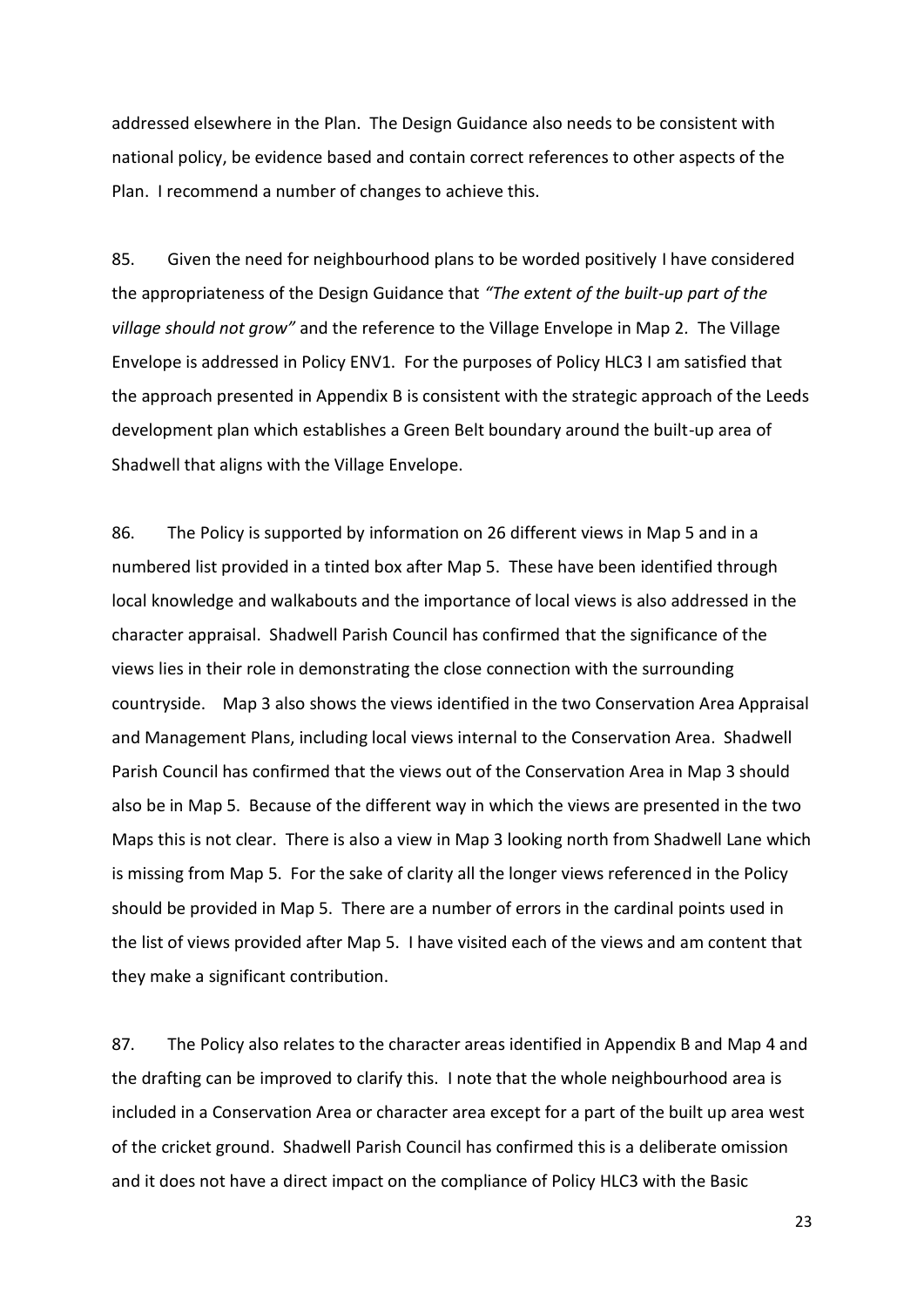Conditions. Development in this area needs to have regard to the Design Guidance under Policy HLC3.

88. The policy intention to achieve *"excellence in design"* lacks clarity and the Plan's references to national policy provide a more robust description of the ambition for high quality design.

89. Policy HLC3 does not meet the Basic Conditions.

- **M10 – Replace Policy HCL3 with "Proposals for development should be of high quality design that respects local distinctiveness and character and has regard to the Character Area appraisal in Appendix B and Map 4 and the Design Guidance in Appendix C. Development proposals should respect:**
	- o **the scale of buildings in their locality, their materials and detailed design features;**
	- o **townscape setting, including the Gateways, Landmark Structures and local views identified in Map 3;**
	- o **the views of surrounding countryside identified in Map 5; and**
	- o **the spaces between buildings , including existing trees, hedges and planting and hard landscape features such as boundary walls, fences and natural paving materials."**
- M11 Move the text in paragraph 15.6 into a new Appendix C "Design Guidance" and amend the Design Guidance to:
	- o Replace the bullets with numbers
	- $\circ$  Replace the first bullet with "The following guidance applies to development throughout the neighbourhood area. There is additional guidance on development in the Conservation Area Appraisal and Management Plans."
	- o Delete the third bullet point
	- o Delete the last sentence of the seventh bullet relating to *"enabling development"*
	- o Update and correct the references in the eight bullet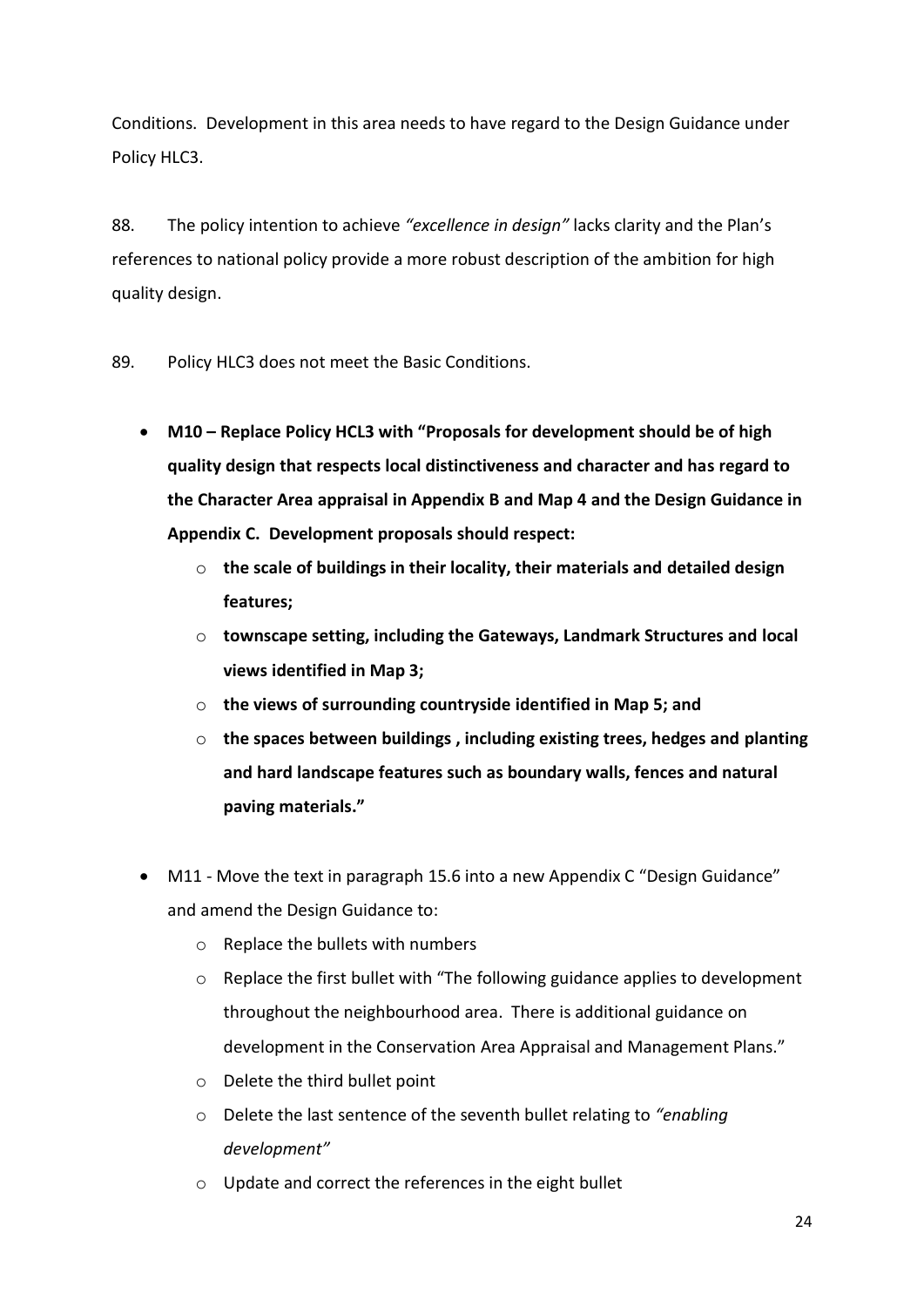- o Delete *"only"* in the second sentence of the tenth bullet
- o Delete the eleventh bullet relating to tenanted properties being less well managed, for the lack of evidence
- $\circ$  Replace the first sentence of the thirteenth bullet with "Development should respect the character of neighbouring development, particularly in the estate areas where there is a consistent pattern of design, and high quality contemporary design is acceptable for new buildings where this will enhance the overall character of Shadwell."
- $\circ$  Replace the first sentence of the seventeenth bullet with "Renewable energy developments should respect the significance and character of heritage assets."
- o Replace *"and certainly never"* with "or" in the seventeenth bullet
- o Delete the eighteenth bullet
- M12 Amend the detail of the Views identified in the tinted box after paragraph 6.2.5 as follows:
	- o V1 replace *"west"* with "east" and "*Moor"* with "Moors"
	- o V2 replace *"east"* with "west"
	- o M1 replace "*northward"* with "southward"
	- o M2 replace *"eastward"* with "westward"
	- o M15 insert "north" before *"eastward"*
- M13 Add the distant view north of Shadwell Lane in Map 3 to the views in Map 5
- OM12 [Replace *"Excellence in"* with "High quality" in paragraph 6.2.1]

#### Rural environment

90. **Policy ENV1** – This defines the Village Envelope within which development should be located unless it is appropriate to the Green Belt or allocated in a development plan.

91. The Village Envelope shown in Map 2 is coincident with the Leeds Green Belt boundary and the Policy is consistent with the strategic approach in the development plan. Given the alignment with the Green Belt boundary I am content that no further evidence is needed to support definition of the Village Envelope but Map 2 is not provided at a scale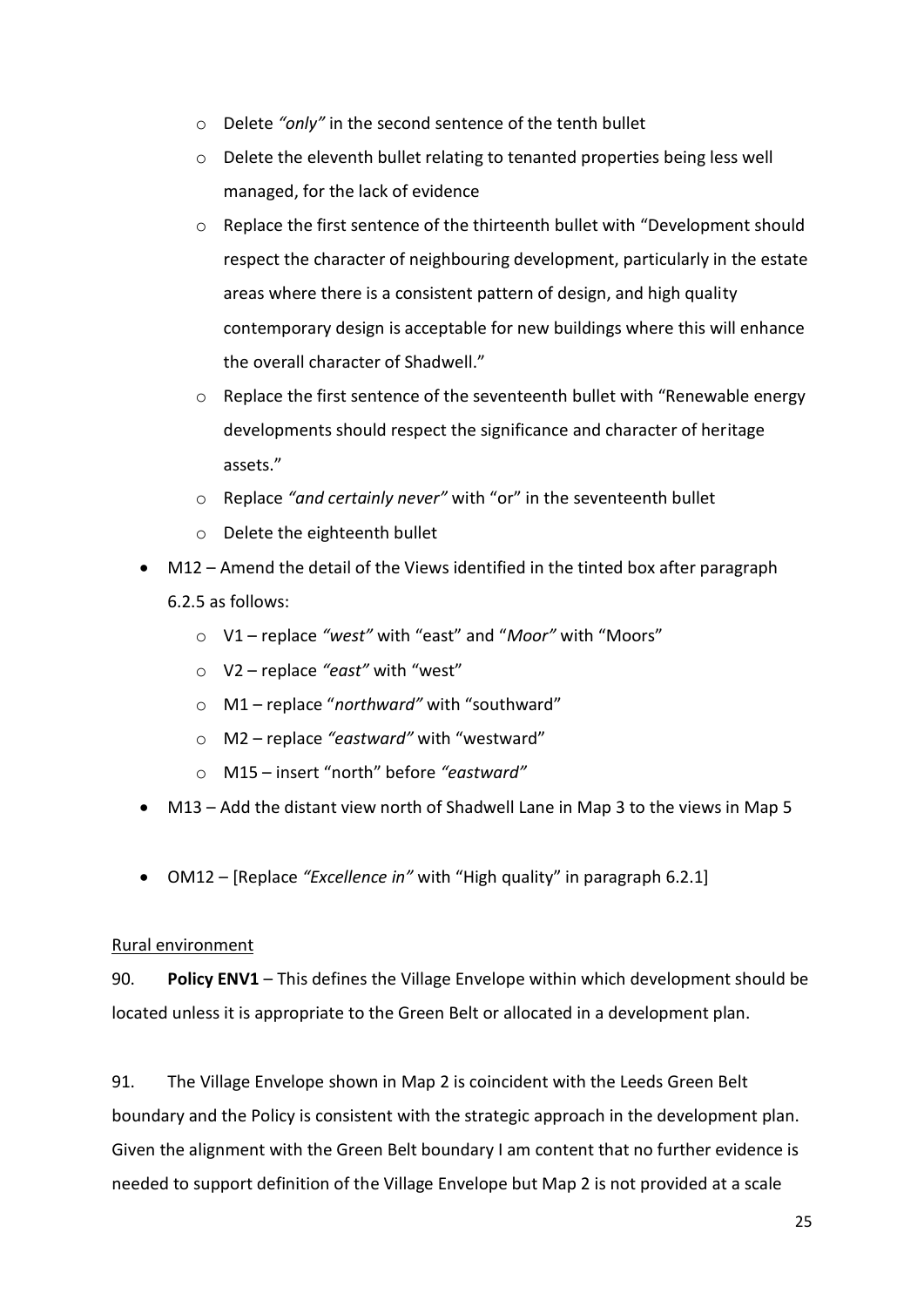large enough to determine the detailed boundary. Definition of the village envelope rather than the policy approach to the rural environment is the main focus of the Policy.

92. The Policy is not consistent with Green Belt policy which also permits inappropriate development in very special circumstances.

93. The second part of the Policy addresses similar considerations to those in Policy HLC3. This introduces potential ambiguity and unnecessary duplication in conflict with national planning policy (NPPF, paragraph 16). I recommend that Policy HLC3 is used to address these considerations. My recommended modifications further clarify the consideration that should be given to the *"Countryside"* character area.

94. The Policy drafting is intended to accommodate future changes to the Leeds development plan which may result in sites being allocated for development in the area. This should reference the "Local Plan" rather than the *"Local Development Framework"*.

95. I have considered Yorkshire Wildlife Trust's representations for the the Policy to address the significance of Pitts Wood but concluded that this is inappropriate as it would fundamentally alter the policy approach by referencing a specific site.

96. Policy ENV1 does not meet the Basic Conditions.

- **M14 – Amend Policy ENV1 to:**
	- o **Retitle it as "Village envelope and the rural environment" [with consequential changes to the supporting text]**
	- o **Delete** *"the purposes of"*
	- o **Insert "or can demonstrate very special circumstances, " after** *"Green Belt"*  **in the first paragraph**
	- o **Replace** *"Local Development Framework"* **with "Local Plan"**
	- o **Delete the second paragraph**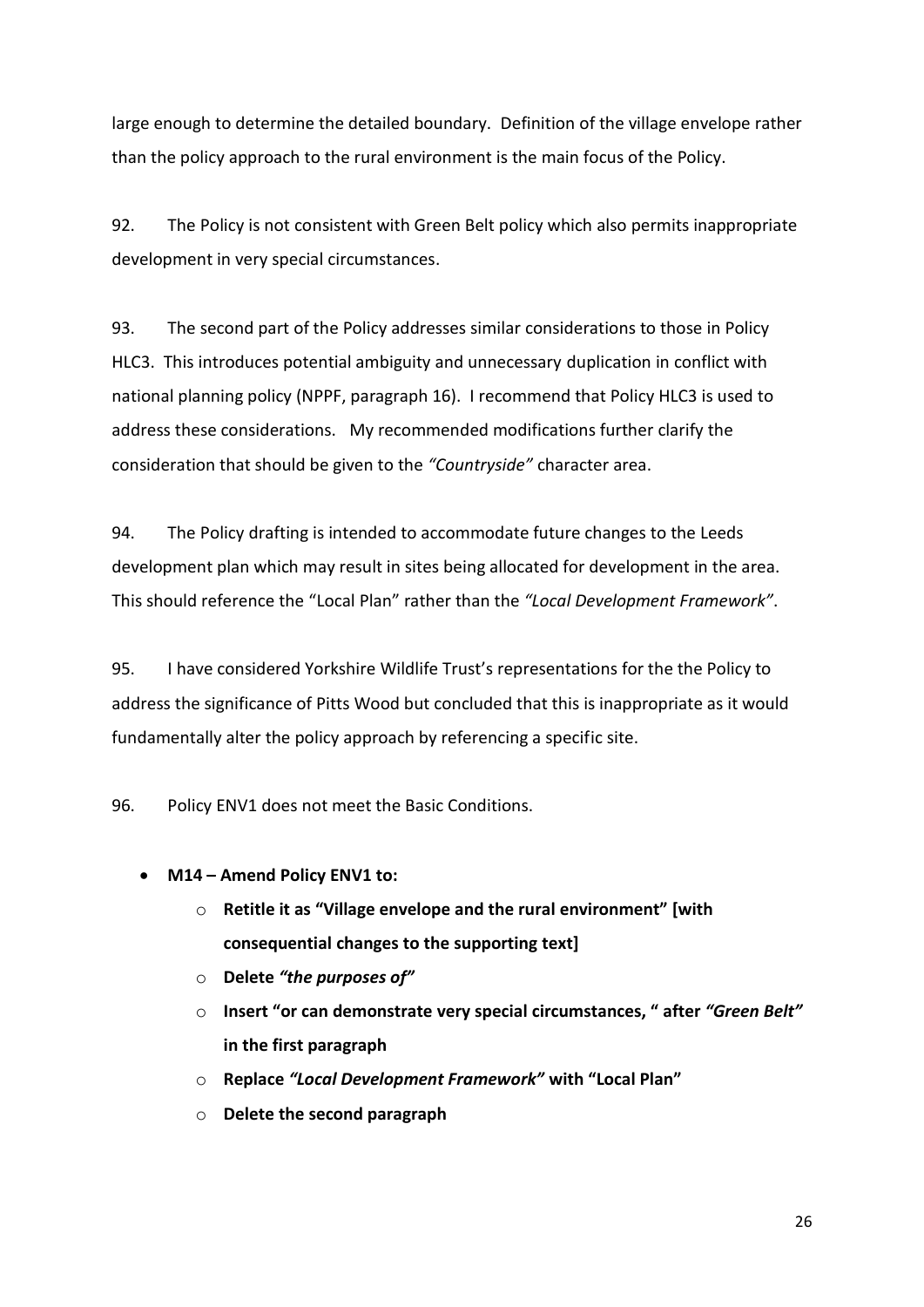- M15 Replace paragraph 7.2.9 with "Policy HCL3: Positive Design applies to any development outside the village envelope in the Countryside character area."
- M16 Provide a larger scale versions of Map 2 in the final plan or via a link

#### Trees, Hedges and Gardens

97. **Policy ENV2** – This establishes the policy approach to development in residential gardens and for the retention of trees and hedges.

98. The Policy is supported by evidence of the importance of woodland, trees, hedges and gardens to the character and wildlife of Shadwell. There is strong public support evident from the consultation process. The policy expectation that lost trees and hedges will be replaced on a three-for-one basis is supported by Policy Land 2 in the adopted Leeds Natural Resources and Waste Local Plan.

99. While it is appropriate to have strongly worded policies given national planning policy for *"policies to resist inappropriate development of residential gardens"* (NPPF, paragraph 70) the Policy drafting is overly restrictive in stating what will *"only be permitted"*  and not permitting even minor negative impacts on the landscape.

100. There is some duplication and ambiguity in the second part of the Policy between requiring *"strong justification"* for the removal of trees and only removing those shown to be required by an *"arboricultural survey or any other reason"*. It is not appropriate to elevate within the Policy the role of the Parish Council in identifying locations for new planting and there will be occasions where this is not possible or desirable on site. The Policy drafting should be consistent with other policies.

101. Policy ENV2 does not meet the Basic Conditions.

- **M17 - Amend Policy ENV2 to:**
	- o **Insert "Proposals for" before** *"Development"*
	- o **Replace** *"will only be permitted where it will"* **with "should"**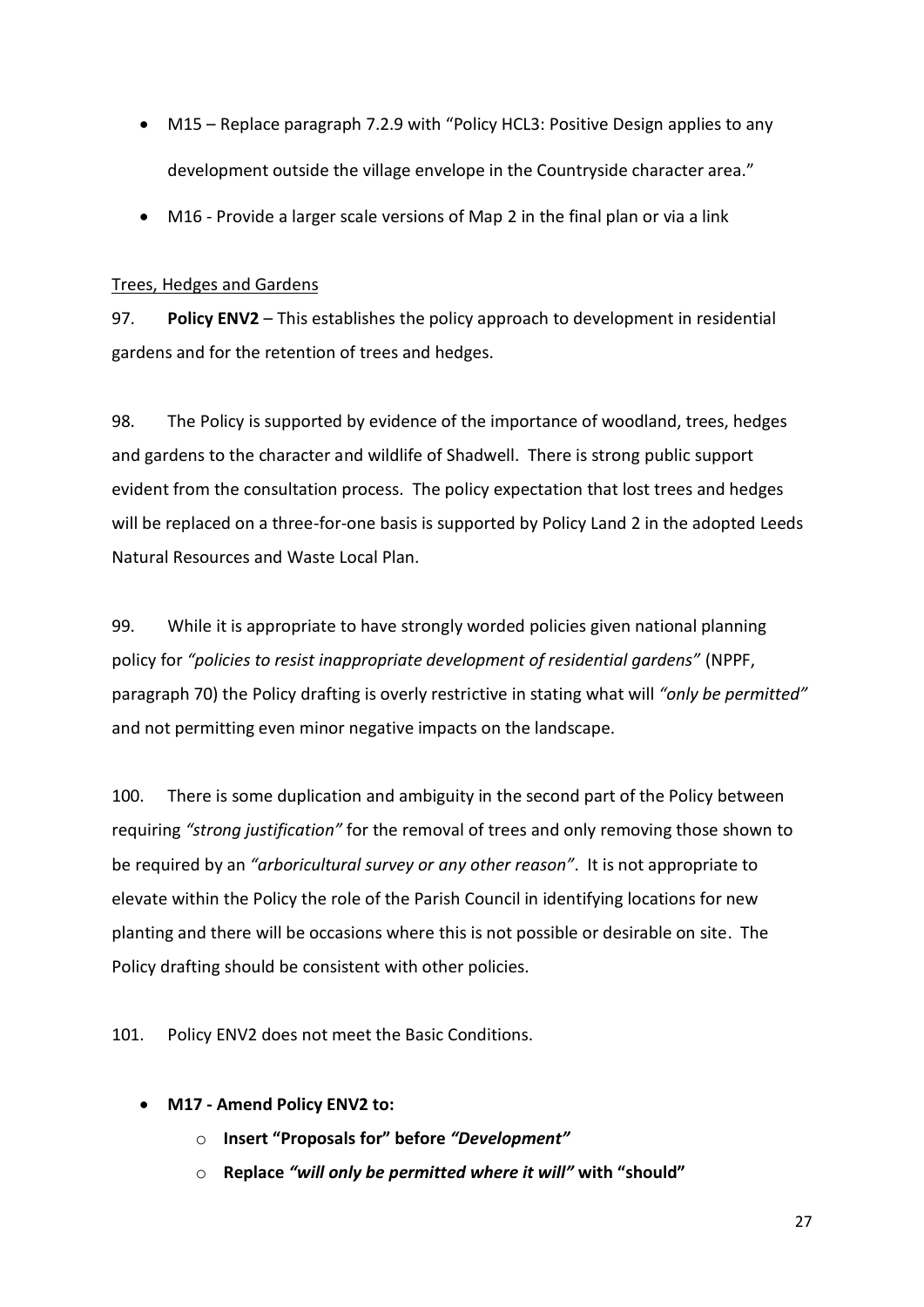- o **Insert "significantly" before** *"reduce"* **in the second bullet**
- o **Delete** *"Only tree and hedge plants shown by an arboricultural survey or any other reason to require removal should be removed and"*
- o **Insert "Where trees and hedge plants are removed they" before** *"should be replaced"*
- o **Insert "unless otherwise agreed" after** *"within the site"*
- o **Move "***Where that provision is agreed to be elsewhere, suitable locations are to be selected in consultations with the Parish Council, and***" to the supporting text**
- o **Replace** *"planting"* **with "Replacement planting should be" before** *"carried out at"*

#### Local Green Spaces

102. **Policy ENV3** – This designates nine Local Green Spaces which are subject to a restrictive development management approach.

103. The power to designate Local Green Space is one of the most significant available to neighbourhood plans. The value of green spaces to Shadwell is clear from the public consultation and there has been specific consultation on the proposals for designating Local Green Spaces.

104. National planning policy sets out requirements to be met by potential Local Green Spaces (NPPF, paragraph 100) and the Policy is supported by an assessment of each proposal. It is notable that two of the potential sites are considered to meet the criteria and not put forward for designation due to objections from the Highways Authority. I note that highways land has been designated as Local Green Space in other neighbourhood plans. A further three locations have been considered and been rejected as not meeting the criteria.

105. I have visited each of the nine sites and am satisfied by the assessment process. Each of the nine sites meets the criteria for designation. LGS9 should be described as woodland rather than as a garden and there are no shrubs in LGS8.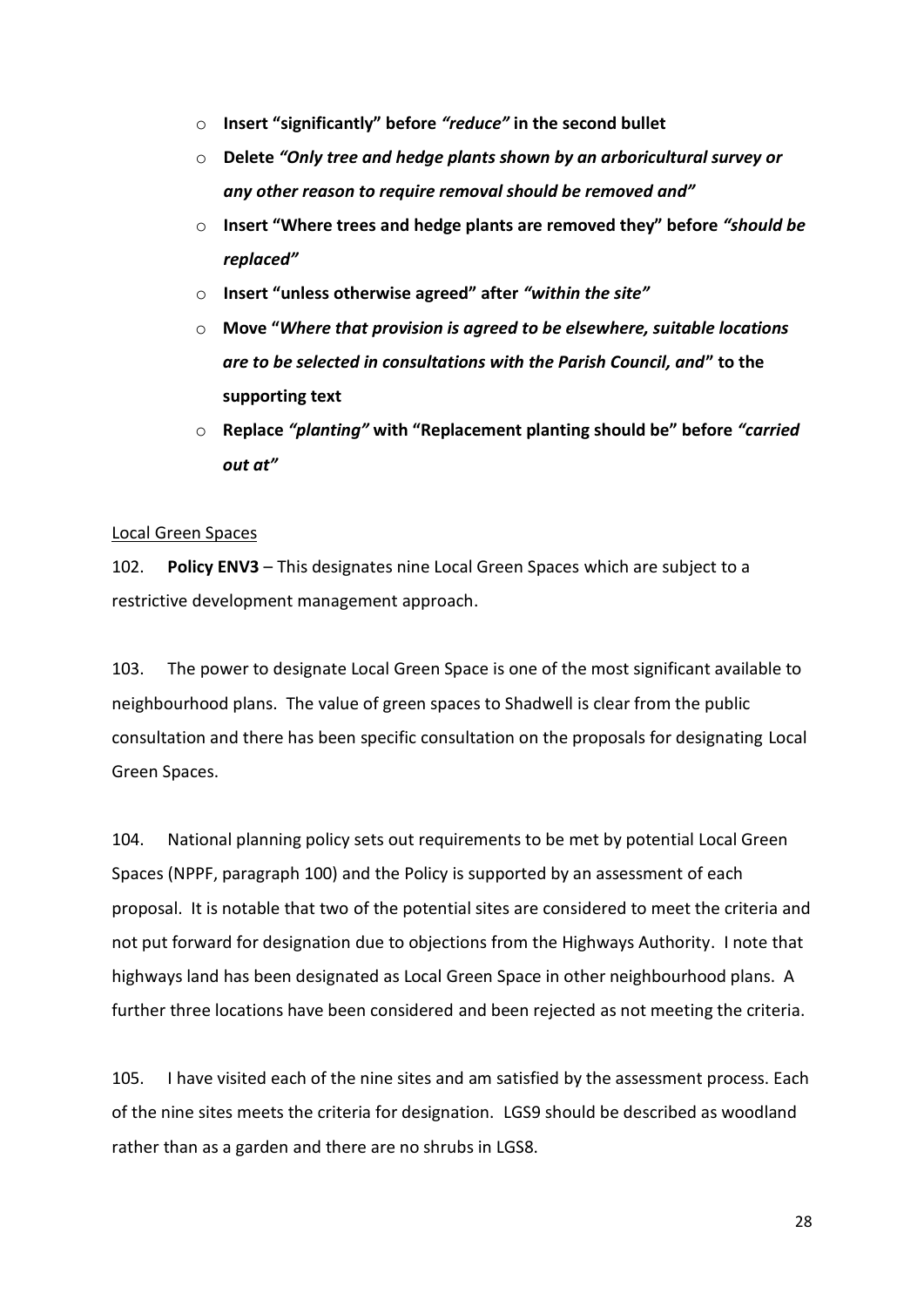106. The location of each Local Green Space is shown on Map 6 and in the supporting Appendix (now Appendix D in the light of other recommended modifications). Map 6 includes a number of other similar sites and there is potential for confusion, including with the *"Leeds Green Space".* The other sites are not addressed in the Plan's policies and I recommend that Map 6 deals exclusively with the Local Green Space designations in the Plan. Map 6 is not drawn at a large enough scale for their boundaries to be clearly identified. The supporting Appendix does provide larger scale maps. The depiction of LGS8, LGS9 and the Ridge and Furrow Field uses a different colour shading which is a source of potential confusion.

107. I note that LGS2, LGS3 and LGS9 are already designated as Green Belt. The planning policy for Green Belt is the same as Local Green Space and so there is no policy benefit in these designations. Nevertheless I acknowledge the local support for recognising these sites and also that their designation as Local Green Space increases local influence over their future policy status. This is not inconsistent with Planning Practice Guidance.

108. The drafting of the approach to development on Local Green Space is not consistent with national planning policy which restricts only *"inappropriate"* development (NPPF, paragraph 143).

109. Policy ENV3 does not meet the Basic Conditions.

- **M18 – Amend Policy ENV3 to:**
	- o **Replace "***the Appendix"* **with "Appendix D"**
	- o **Insert "Inappropriate" before** *"Development"*
	- o **Replace** *"will not be acceptable other than"* **with "should not be approved except"**
- M19 Amend Map 6 to show only the Local Green Spaces designated in Policy ENV3 and retitle it as "Local Green Spaces"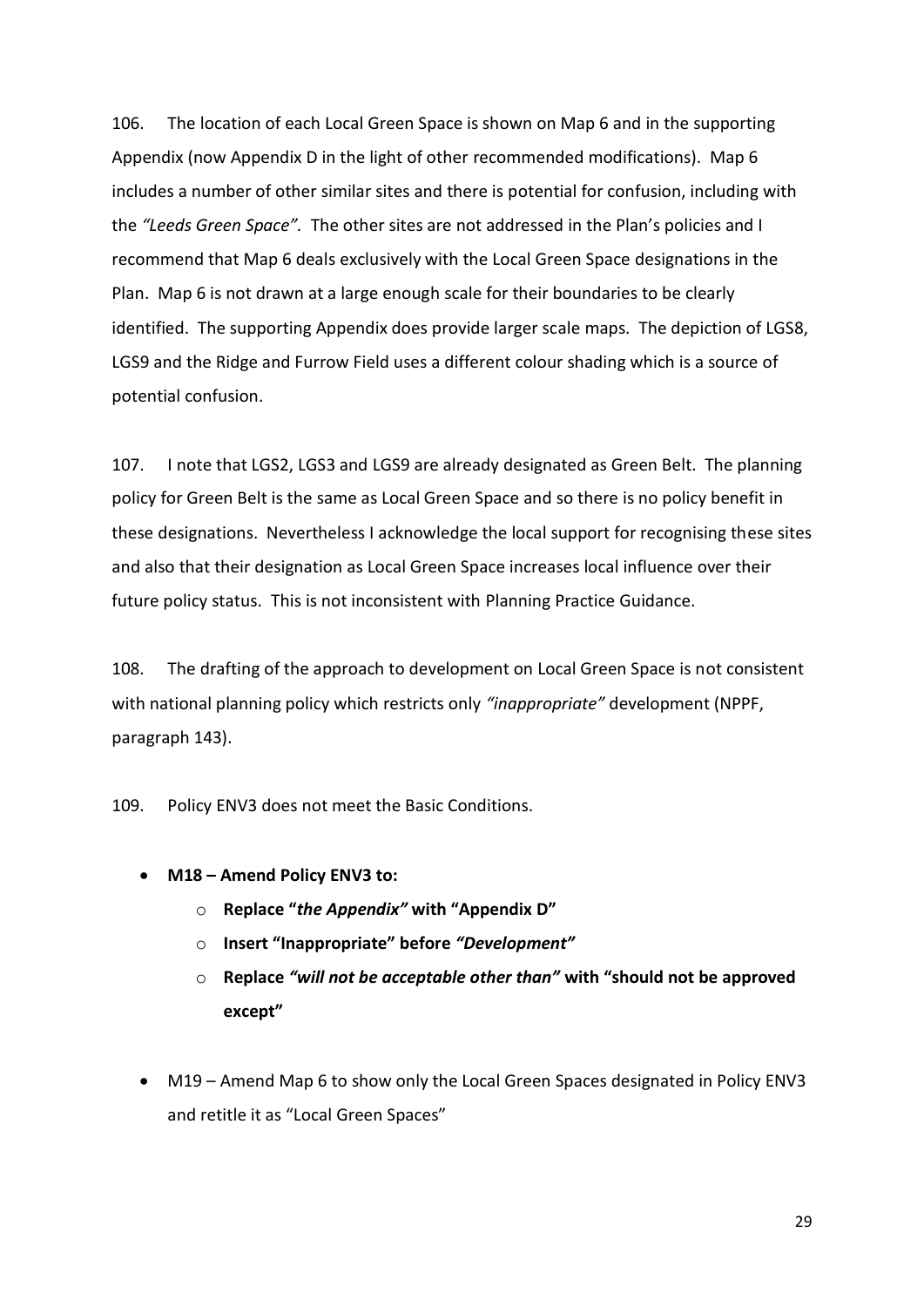- OM13 [Amend the description of LGS9 to woodland and delete reference to shrubs in LGS8]
- OM14 [Provide a larger scale versions of Map 3 in the final plan or via a link]

#### Retention of Community Facilities

110. **Policy COM1 –** This identifies ten community facilities with strict controls over change of use.

111. There has been specific consultation on and prioritisation of the community facilities identified in the Policy and included in Map 7 and the supporting Appendix (now Appendix E in the light of other recommended modifications). This includes consultation with owners/operators of the facilities.

112. I have visited each of the community facilities and am satisfied with the evidence supporting their particular value to the local community.

113. The Policy controls changes in use while the policy intention and supporting text also refers to loss through development. This creates a potential ambiguity. It is possible that a building could be demolished causing a loss of the community facility without any application for a change of use. The Policy also needs to make provision for an alternative being provided elsewhere.

114. Changes to the Use Classes Order were introduced during the course of my Examination. All but one of the community facilities identified in the Policy falls into the new F Use Class, with public houses now being sui generis. It would aid clarity if this was referenced in the supporting text.

115. There is an inconsistency in the name of the Recreational Centre between Map 7 and both the Policy and Appendix. The drafting of the supporting Appendix fails to provide an identifying letter for Shadwell Tennis Club. The Policy drafting should also be consistent with other policies.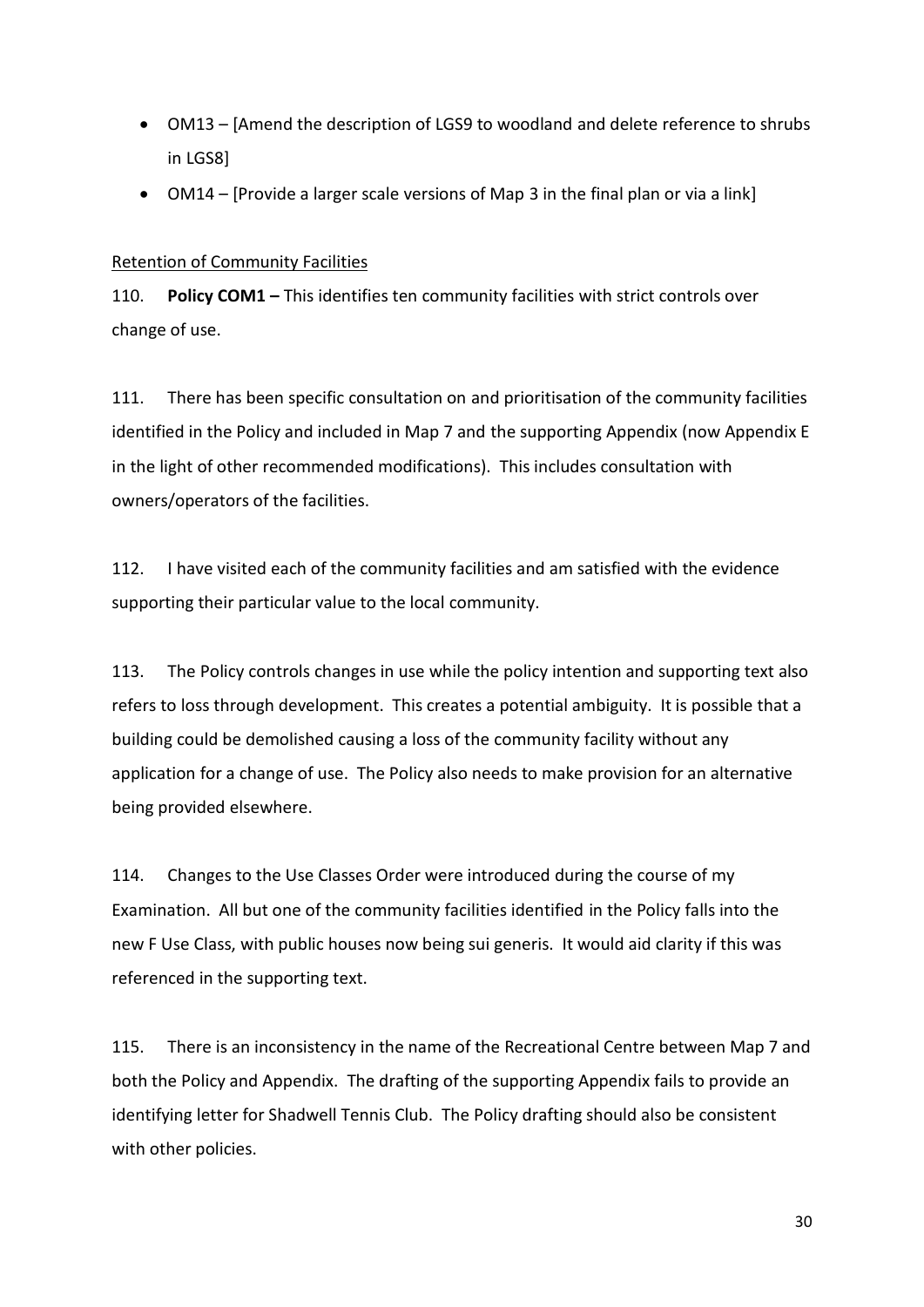116. Policy COM1 does not meet the Basic Conditions.

- **M20 – Amend Policy COM1 to:**
	- o **Replace** *"to change the use"* **with "for development which would result in the loss, including through a change of use,"**
	- o **In "new or" after** *"suitable"*
- OM15 [Rename Community Facility D "Shadwell Recreational Centre" in Map 7]
- OM16 [In paragraph 17.2.10 title add "J." before *"Shadwell"* ]
- OM17 [Add to supporting text "Policy COM1 is consistent with the F1 Use Class for Local Community and Learning and public houses being sui generis."]

#### Infrastructure Provision and Design

117. **Policy INF1** – This supports telecommunications and low-carbon energy developments subject to their impact on local character.

118. The Policy is positively worded and consistent with national planning policy. These developments are subject to other Plan policies and there is a risk of unnecessary duplication. I am nevertheless content that by adopting a positive approach to telecommunications and low-carbon energy developments Policy INF1 adds to the development plan policy framework for Shadwell.

119. The Policy relates to *"small-scale"* low-carbon energy production equipment and no definition of small-scale is provided beyond a reference to *"single dwelling solutions"* in the supporting text. I recommend further clarity is provided.

120. The Policy does not support development having *"unacceptable"* impacts. This does not provide necessary clarity for decision-makers required to assess what is unacceptable.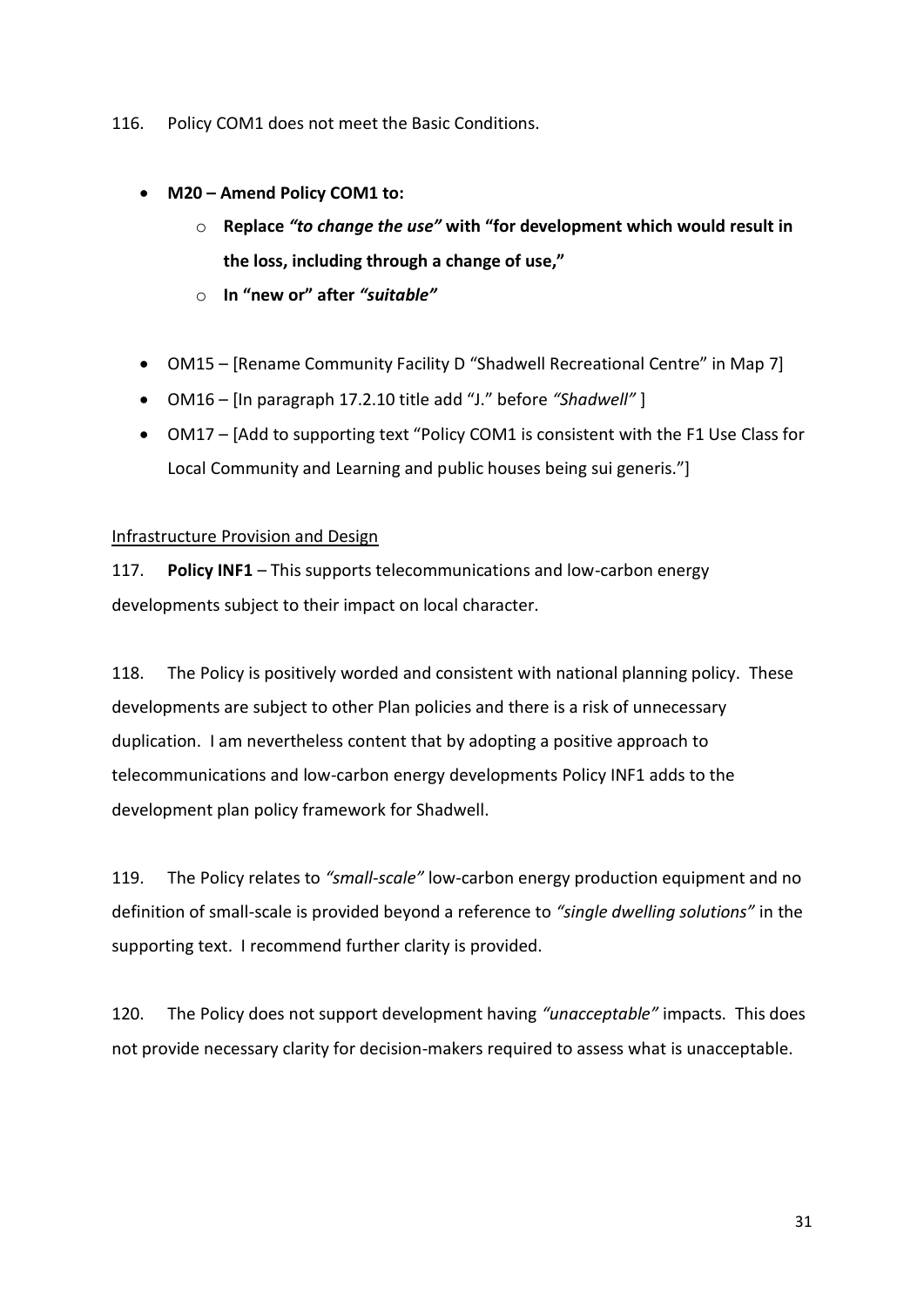121. The Policy identifies *"character"*, *"any heritage assets"* and "*views and vistas shown on Map 5*" as the key considerations when assessing the impact of development. There are additional views shown on Map 3 and this risks introducing ambiguity into the Policy.

122. Policy INF1 does not meet the Basic Conditions.

- **M21 – Amend Policy INF1 to:**
	- o **Add ", domestic" after** *"small"*
	- o **Replace** *"unacceptable"* **with "significant adverse"**
	- o **Add "identified" before** *"views"* **and delete** *"shown on Map 5"*

#### Housing Mix

123. **Policy HOU1** – This requires new residential development of three or more dwellings to provide an increasing proportion of homes of one or two bedrooms suitable for older people or one- and/or two-person households dependent on the total number of homes provided.

124. There are no housing sites identified in the Plan and it is predicated on future housing needs being met on unallocated sites. There is evidence of this being achieved, with the supporting text referencing 17 homes being completed within the Village Envelope between 2013 and 2018.

125. I note Carter Jonas' representations on behalf of Lady Elizabeth Hastings Estate Charity that the Plan should be identifying sites for housing development. This is not a requirement of national planning policy and the choice of policy issues to be included in a neighbourhood plan is entirely discretionary. The Plan also states that "*no specific deliverable sites were identified within the village envelope"* through the public engagement and evidence gathering stages. This provides evidence that the encouragement in national planning policy for neighbourhood planning to *"consider"* allocations (NPPF, paragraph 69) has been addressed.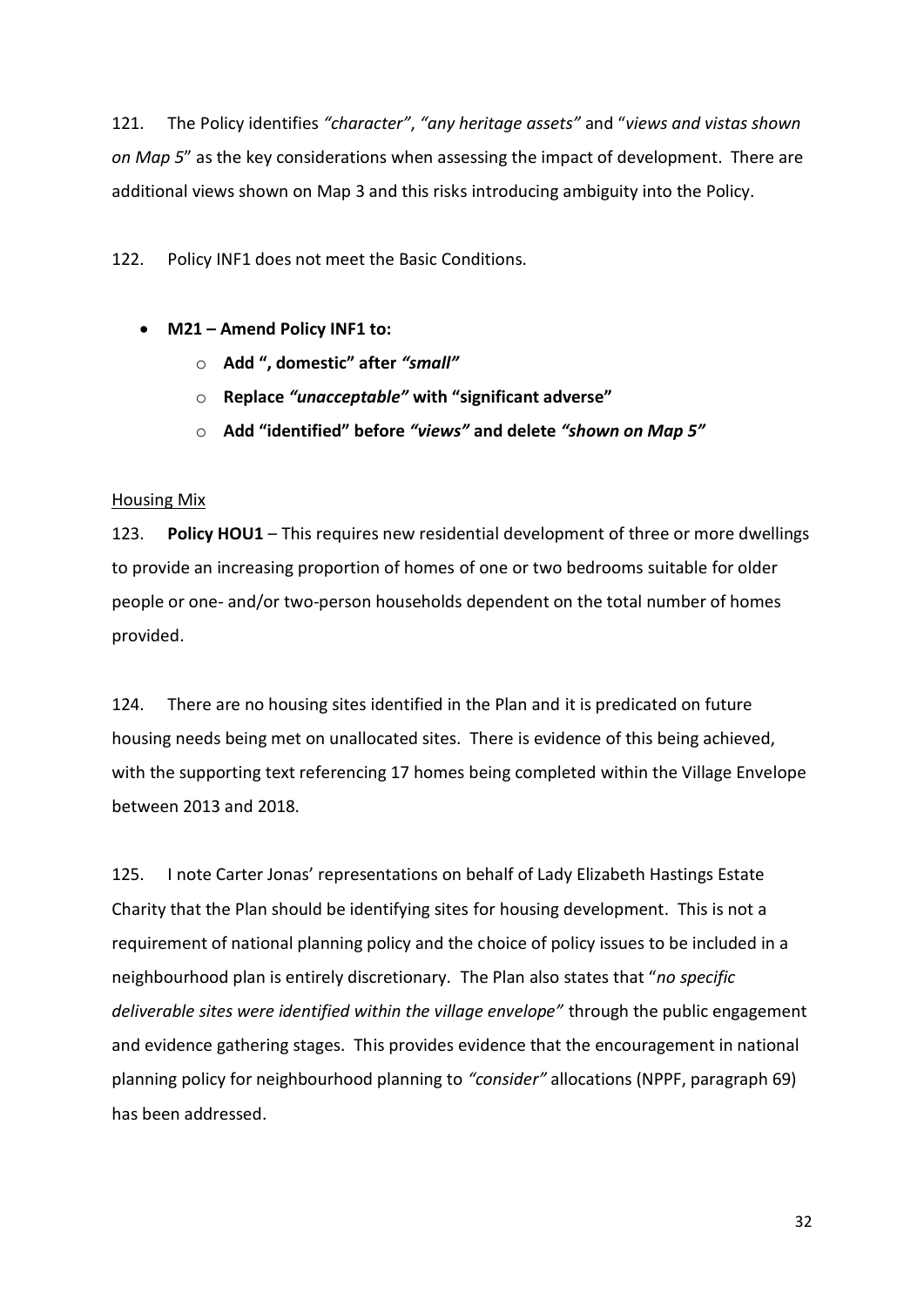126. Policy HOU1 seeks to prioritise the needs of older people and/or one- and twoperson households in new one and two bedroom housing. This is supported by evidence of both the significantly higher proportion of households aged 65 plus when compared to Leeds as a whole and the expected future growth in the number of older households. There is also evidence of older people wanting to move but being unable to do so because of the lack of suitable homes in the area. There is a lack of equivalent evidence of the need for homes suitable for one- and two- person households.

127. Shadwell Parish Council has indicated that the main intention of Policy HOU1 is to address the shortage of smaller dwellings. The supporting text equates smaller dwellings with meeting the need from older people to downsize and younger people to find lower cost accommodation. During consultation there is some evidence of public views that there are insufficient low-cost/affordable/starter homes but no evidence is provided that links the provision of small dwellings with meeting affordable housing needs and the Policy includes no controls over affordability or tenure. Dwelling size is not an appropriate proxy for affordability.

128. Leeds Core Strategy Policy H4 supports housing development providing an appropriate mix of dwelling types and sizes to meet needs and establishes a Leeds-wide target for 10% one-bed and 50% two-bed dwellings. There is no evidence presented in the Plan that this target should be varied within the neighbourhood area and if implemented Policy H4 would increase the proportion of smaller homes. On request I was sent further information, including from Leeds Strategic Housing Market Assessment. This Study indicates the market demand for one and two bedroom dwellings is above supply. I was informed that Policy H4 is *"vague on housing mix on smaller sites"* and Leeds City Council acknowledges that Policy H4's support for one and two bedroomed properties is rarely being achieved outside the City Centre and more guidance is needed to achieve an appropriate housing mix. I was also informed that in the last decade there have been 21 applications for residential development proposing *"a total of 59 new dwellings, over 50% of which were for 4+ bed dwellings, 24% were for 3 bed dwellings and 22% for 2 bed dwellings. None were for 1 bed dwellings. Of the 59 new homes proposed, 29 were approved. 62% of the approved new dwellings have been 4+ bedrooms, 17% were 3 bed dwellings and 21%*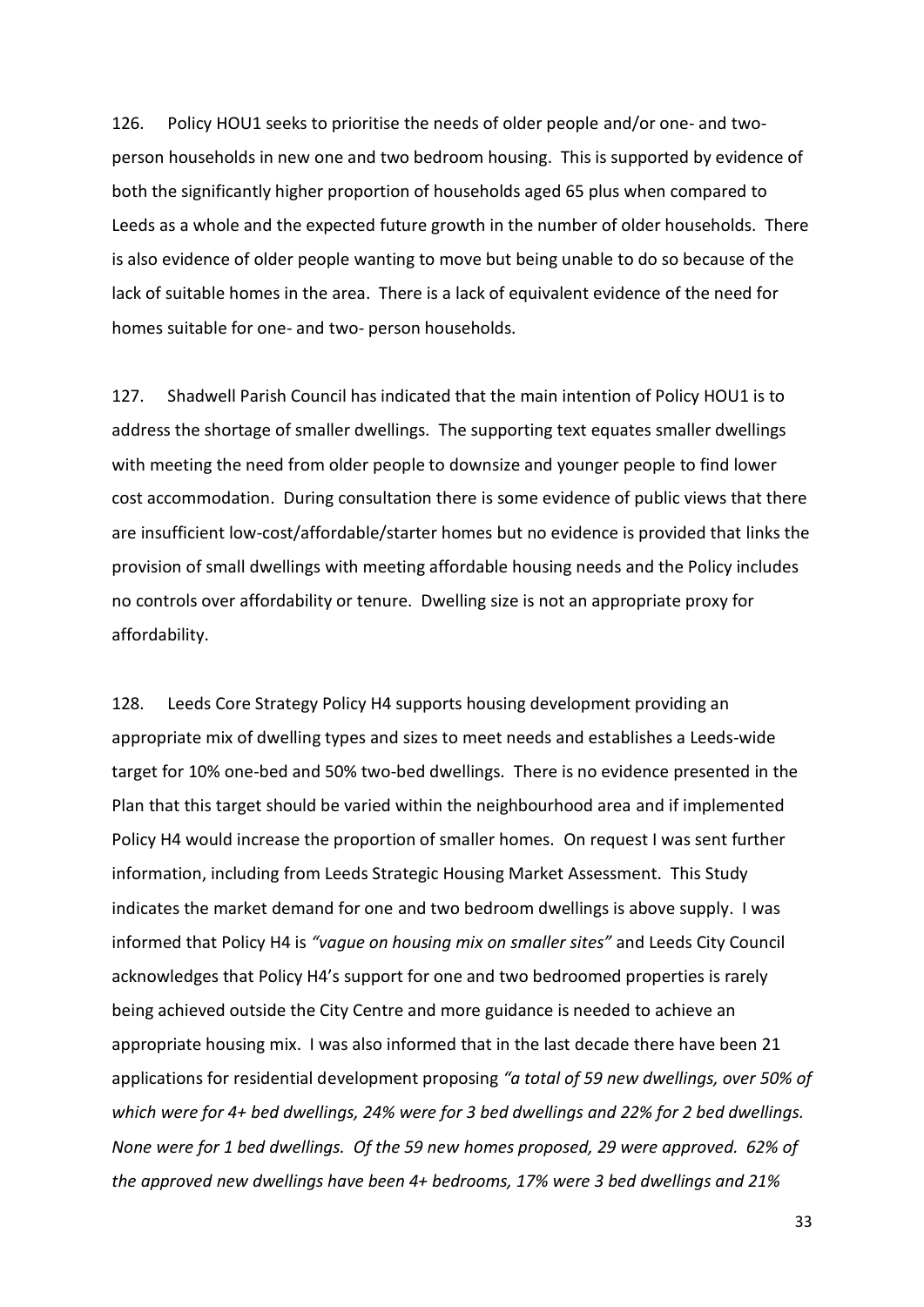*were 2 bed dwellings. This shows that existing policy for housing mix is not helping to deliver homes in accordance with housing needs in Shadwell."*

129. It is Leeds City Council's view, shared by Shadwell Parish Council, that *"a more specific and prescribed approach is justified in Shadwell to help meet the identified needs in the area. It is considered that it is within the scope of the NP to provide a more prescribed approach than set out in Local Plan policy and still meet the requirements of the Basic Conditions as it upholds the general principle that the strategic policy is concerned with and provides an additional level of detail without undermining the strategic policy (in line with Planning Practice Guidance, Para 073, Reference ID: 41-074-20140306)."*

130. I am persuaded that there is both evidence and support for the Plan to go further than Policy H4 in meeting identified needs for smaller dwellings.

131. I have considered whether Policy HOU1 addresses meeting these needs in an appropriate way. Policy H4 supports providing a Housing Needs Assessment for developments of 250 homes or more. By contrast Policy HOU1 could relate a Housing Needs Assessment to a development as small as three homes. There is no evidence presented for such an extreme reduction in the threshold for providing a Housing Needs Assessment. Implementation of the Policy should be informed by evidence of Shadwell's identified housing needs but this should not be a requirement placed on applicants of small residential developments.

132. The Policy stipulates that approximately one third of dwellings on sites for different numbers of new homes ranging from 3-5 to 12-14 should be one and two bedroom and suitable for older people and one- and two-person households. There is a lack of evidence supporting this prescriptive approach and on request Shadwell Parish Council informed me that it *"was arrived at by a consideration of what might be reasonable for a small builder in terms of viability".* This is insufficient evidence to justify such inflexible requirements, especially for such small developments.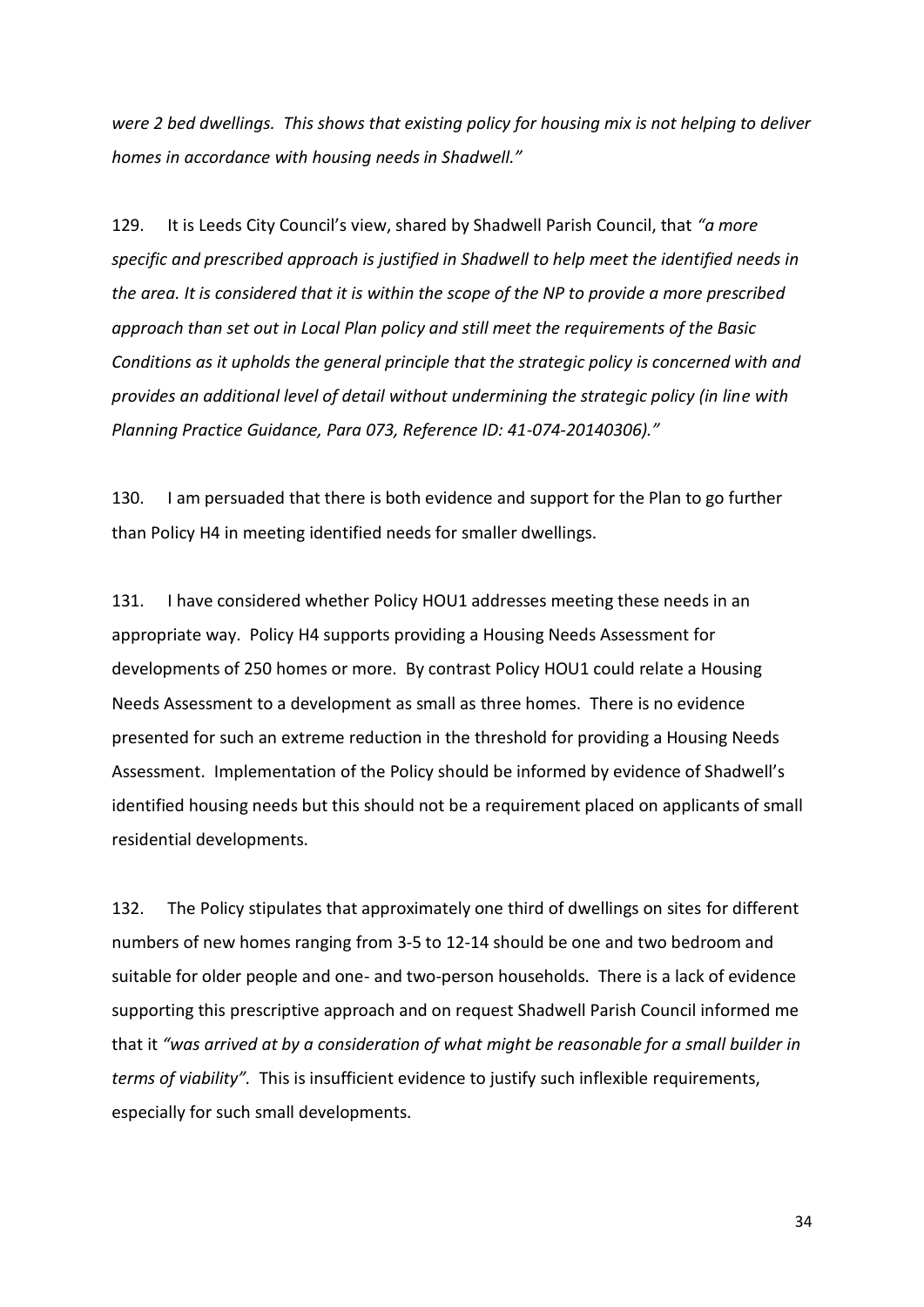133. Policy HOU1's intention is consistent with national planning policy and supports Local Plan Policy H4. Adequate evidence has been provided to support the need for to make provision for smaller dwellings in Shadwell. The approach proposed is, however, too inflexible and not adequately justified. I recommend achievement of the policy objective with a less prescriptive approach. The effectiveness of the Policy will be helped by the provision of evidence of what is an appropriate mix of dwelling types and sizes that meet identified local housing needs in the neighbourhood area.

134. Policy HOU1 does not meet the Basic Conditions.

 **M22 - Replace Policy HOU1 with "Proposals for housing development on nonallocated sites should provide an appropriate mix of dwelling types and sizes that meets identified local housing needs, including smaller dwellings that make provision for older people and one- and two-person households."**